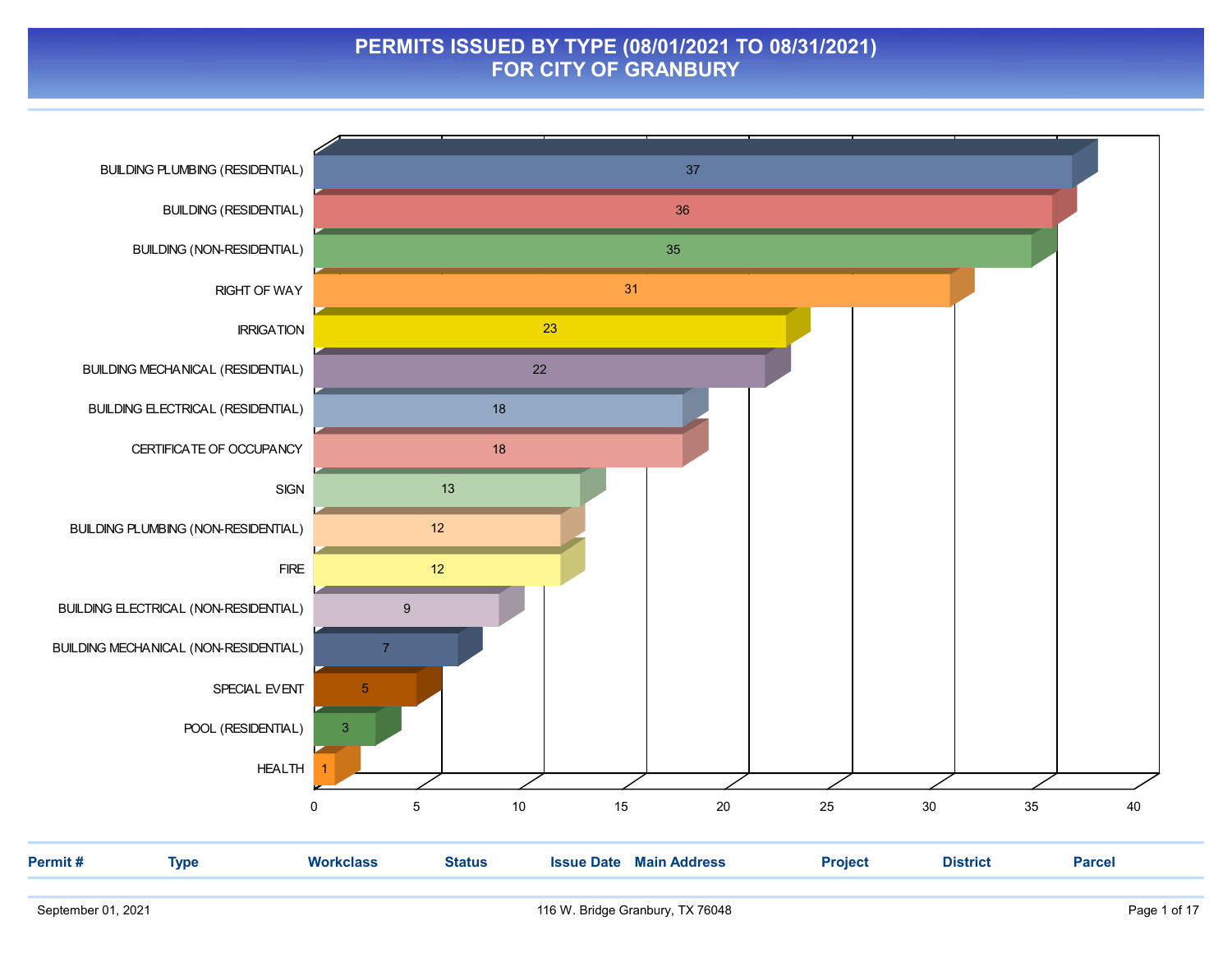| <b>Permit#</b>                    | <b>Type</b>                          | <b>Workclass</b>  | <b>Status</b> |            | <b>Issue Date Main Address</b>               | <b>Project</b> | <b>District</b>  | <b>Parcel</b> |
|-----------------------------------|--------------------------------------|-------------------|---------------|------------|----------------------------------------------|----------------|------------------|---------------|
| <b>BUILDING (NON-RESIDENTIAL)</b> |                                      |                   |               |            |                                              |                |                  |               |
| BLDC-013536-2021                  | <b>Building</b><br>(Non-Residential) | Alteration/Repair | <b>Issued</b> | 08/02/2021 | 812 Paluxy Road,<br>Granbury, TX 76048       |                | City of Granbury |               |
| BLDC-013576-2021                  | <b>Building</b><br>(Non-Residential) | Roof              | Issued        | 08/04/2021 | 1451 E Pearl St, Granbury,<br>TX 76048       |                | City of Granbury | R45477        |
| BLDC-013579-2021                  | <b>Building</b><br>(Non-Residential) | <b>New</b>        | Issued        | 08/05/2021 | 4525 E Highway 377,<br>Granbury, TX 76049    |                | City of Granbury |               |
| BLDC-013523-2021                  | <b>Building</b><br>(Non-Residential) | Alteration/Repair | Issued        | 08/09/2021 | 1372 E Us Highway 377,<br>Granbury, TX 76048 |                | City of Granbury | R45441        |
| BLDC-013645-2021                  | <b>Building</b><br>(Non-Residential) | Roof              | Issued        | 08/12/2021 | 1851 Acton Highway,<br>Granbury, TX 76048    |                | City of Granbury |               |
| BLDC-013644-2021                  | <b>Building</b><br>(Non-Residential) | Alteration/Repair | Issued        | 08/12/2021 | 1180 E Us Highway 377,<br>Granbury, TX 76048 |                | City of Granbury | R95297        |
| BLDC-013160-2021                  | <b>Building</b><br>(Non-Residential) | Fence             | Issued        | 08/18/2021 | 1310 Paluxy Rd, Granbury,<br>TX 76048        |                | City of Granbury | R37168        |
| BLDC-013689-2021                  | <b>Building</b><br>(Non-Residential) | Roof              | Issued        | 08/25/2021 | 601 Bishop Ct, Granbury,<br>TX 76048         |                | City of Granbury | R45433        |
| BLDC-013705-2021                  | <b>Building</b><br>(Non-Residential) | Roof              | Issued        | 08/25/2021 | 624 Bishop Ct, Granbury,<br>TX 76048         |                | City of Granbury | R45433        |
| BLDC-013748-2021                  | <b>Building</b><br>(Non-Residential) | Roof              | Issued        | 08/25/2021 | 101 Watermark Blvd,<br>Granbury, TX 76048    |                | City of Granbury | R101166       |
| BLDC-013703-2021                  | <b>Building</b><br>(Non-Residential) | Roof              | Issued        | 08/25/2021 | 619 Bishop Ct, Granbury,<br>TX 76048         |                | City of Granbury | R45433        |
| BLDC-013702-2021                  | <b>Building</b><br>(Non-Residential) | Roof              | Issued        | 08/25/2021 | 617 Bishop Ct, Granbury,<br>TX 76048         |                | City of Granbury | R45433        |
| BLDC-013740-2021                  | <b>Building</b><br>(Non-Residential) | New Multi Family  | <b>Issued</b> | 08/25/2021 | 401 Parkwood Ln,<br>Granbury, TX 76048       |                | City of Granbury | R36915        |
| BLDC-013737-2021                  | <b>Building</b><br>(Non-Residential) | New Multi Family  | Issued        | 08/25/2021 | 101 Parkwood Ln,<br>Granbury, TX 76048       |                | City of Granbury | R36915        |
| BLDC-013700-2021                  | <b>Building</b><br>(Non-Residential) | Roof              | <b>Issued</b> | 08/25/2021 | 612 Bishop Ct, Granbury,<br>TX 76048         |                | City of Granbury | R45433        |
| BLDC-013687-2021                  | <b>Building</b><br>(Non-Residential) | Roof              | Issued        | 08/25/2021 | 600 Bishop Ct, Granbury,<br>TX 76048         |                | City of Granbury | R45433        |
| BLDC-013696-2021                  | <b>Building</b><br>(Non-Residential) | Roof              | Issued        | 08/25/2021 | 607 Bishop Ct, Granbury,<br>TX 76048         |                | City of Granbury | R45433        |
| BLDC-013747-2021                  | <b>Building</b><br>(Non-Residential) | Roof              | Issued        | 08/25/2021 | 100 Watermark Blvd,<br>Granbury, TX 76048    |                | City of Granbury | R101167       |
| BLDC-013697-2021                  | <b>Building</b><br>(Non-Residential) | Roof              | Issued        | 08/25/2021 | 608 Bishop Ct, Granbury,<br>TX 76048         |                | City of Granbury | R45433        |
| BLDC-013695-2021                  | <b>Building</b><br>(Non-Residential) | Roof              | Issued        | 08/25/2021 | 605 Bishop Ct, Granbury,<br>TX 76048         |                | City of Granbury | R45433        |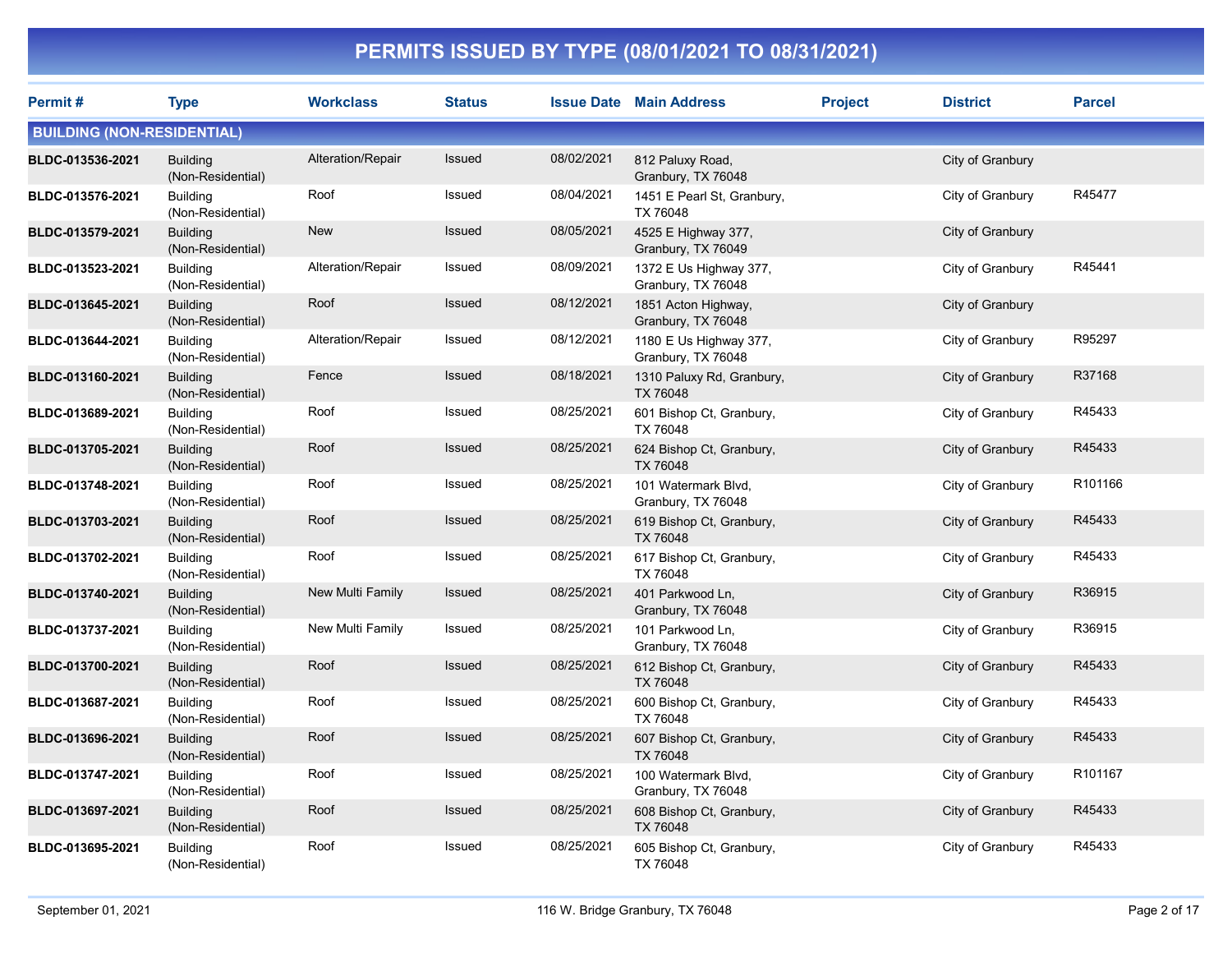| Permit#          | <b>Type</b>                          | <b>Workclass</b> | <b>Status</b> | <b>Issue Date</b> | <b>Main Address</b>                         | <b>Project</b> | <b>District</b>  | <b>Parcel</b> |
|------------------|--------------------------------------|------------------|---------------|-------------------|---------------------------------------------|----------------|------------------|---------------|
| BLDC-013701-2021 | <b>Building</b><br>(Non-Residential) | Roof             | Issued        | 08/25/2021        | 615 Bishop Ct, Granbury,<br>TX 76048        |                | City of Granbury | R45433        |
| BLDC-013739-2021 | <b>Building</b><br>(Non-Residential) | New Multi Family | Issued        | 08/25/2021        | 300 Parkwood Ln.<br>Granbury, TX 76048      |                | City of Granbury | R36915        |
| BLDC-013699-2021 | <b>Building</b><br>(Non-Residential) | Roof             | <b>Issued</b> | 08/25/2021        | 610 Bishop Ct, Granbury,<br>TX 76048        |                | City of Granbury | R45433        |
| BLDC-013693-2021 | <b>Building</b><br>(Non-Residential) | Roof             | <b>Issued</b> | 08/25/2021        | 604 Bishop Ct, Granbury,<br>TX 76048        |                | City of Granbury | R45433        |
| BLDC-013686-2021 | <b>Building</b><br>(Non-Residential) | Roof             | Issued        | 08/25/2021        | 916 E Us Highway 377,<br>Granbury, TX 76048 |                | City of Granbury | R36662        |
| BLDC-013738-2021 | <b>Building</b><br>(Non-Residential) | New Multi Family | <b>Issued</b> | 08/25/2021        | 200 Parkwood Ln,<br>Granbury, TX 76048      |                | City of Granbury | R36915        |
| BLDC-013690-2021 | <b>Building</b><br>(Non-Residential) | Roof             | <b>Issued</b> | 08/25/2021        | 602 Bishop Ct, Granbury,<br>TX 76048        |                | City of Granbury | R45433        |
| BLDC-013704-2021 | <b>Building</b><br>(Non-Residential) | Roof             | Issued        | 08/25/2021        | 620 Bishop Ct, Granbury,<br>TX 76048        |                | City of Granbury | R45433        |
| BLDC-013698-2021 | <b>Building</b><br>(Non-Residential) | Roof             | <b>Issued</b> | 08/25/2021        | 609 Bishop Ct, Granbury,<br>TX 76048        |                | City of Granbury | R45433        |
| BLDC-013692-2021 | <b>Building</b><br>(Non-Residential) | Roof             | <b>Issued</b> | 08/25/2021        | 603 Bishop Ct, Granbury,<br>TX 76048        |                | City of Granbury | R45433        |
| BLDC-013736-2021 | <b>Building</b><br>(Non-Residential) | New Multi Family | <b>Issued</b> | 08/25/2021        | 500 Parkwood Ln,<br>Granbury, TX 76048      |                | City of Granbury | R36915        |
| BLDC-013749-2021 | <b>Building</b><br>(Non-Residential) | Roof             | Issued        | 08/25/2021        | 622 Bishop Ct, Granbury,<br>TX 76048        |                | City of Granbury | R45433        |
| BLDC-013531-2021 | <b>Building</b><br>(Non-Residential) | Roof             | Issued        | 08/26/2021        | 806 Old Cleburne Rd,<br>Granbury, TX 76048  |                | City of Granbury | R33882        |
| BLDC-013790-2021 | <b>Building</b><br>(Non-Residential) | Roof             | Issued        | 08/30/2021        | 1600 S Morgan St,<br>Granbury, TX 76048     |                | City of Granbury | R92372        |
| BLDC-013789-2021 | <b>Building</b><br>(Non-Residential) | Roof             | <b>Issued</b> | 08/30/2021        | 2915 Fall Creek Hwy,<br>Granbury, TX 76049  |                | City of Granbury | R100376       |

PERMITS ISSUED FOR BUILDING (NON-RESIDENTIAL): 35

| <b>BUILDING (RESIDENTIAL)</b> |                                  |                   |               |            |                                                |                  |                     |  |  |
|-------------------------------|----------------------------------|-------------------|---------------|------------|------------------------------------------------|------------------|---------------------|--|--|
| BLDR-013568-2021              | <b>Building</b><br>(Residential) | Boat Dock         | Issued        | 08/03/2021 | 1001 Sunset Bay Ct,<br>Granbury, TX 76048      | City of Granbury | R <sub>102230</sub> |  |  |
| BLDR-013569-2021              | <b>Building</b><br>(Residential) | Fence             | <b>Issued</b> | 08/03/2021 | 3518 S Clifton, Granbury,<br>TX 76048          | City of Granbury |                     |  |  |
| BLDR-013532-2021              | <b>Building</b><br>(Residential) | New Single Family | Issued        | 08/03/2021 | 1030 Mickelson Dr.<br>Granbury, TX 76048       | City of Granbury | R <sub>105616</sub> |  |  |
| BLDR-013570-2021              | <b>Building</b><br>(Residential) | <b>Boat Dock</b>  | <b>Issued</b> | 08/04/2021 | 1208 Huntington Cove Ct,<br>Granbury, TX 76048 | City of Granbury | R102534             |  |  |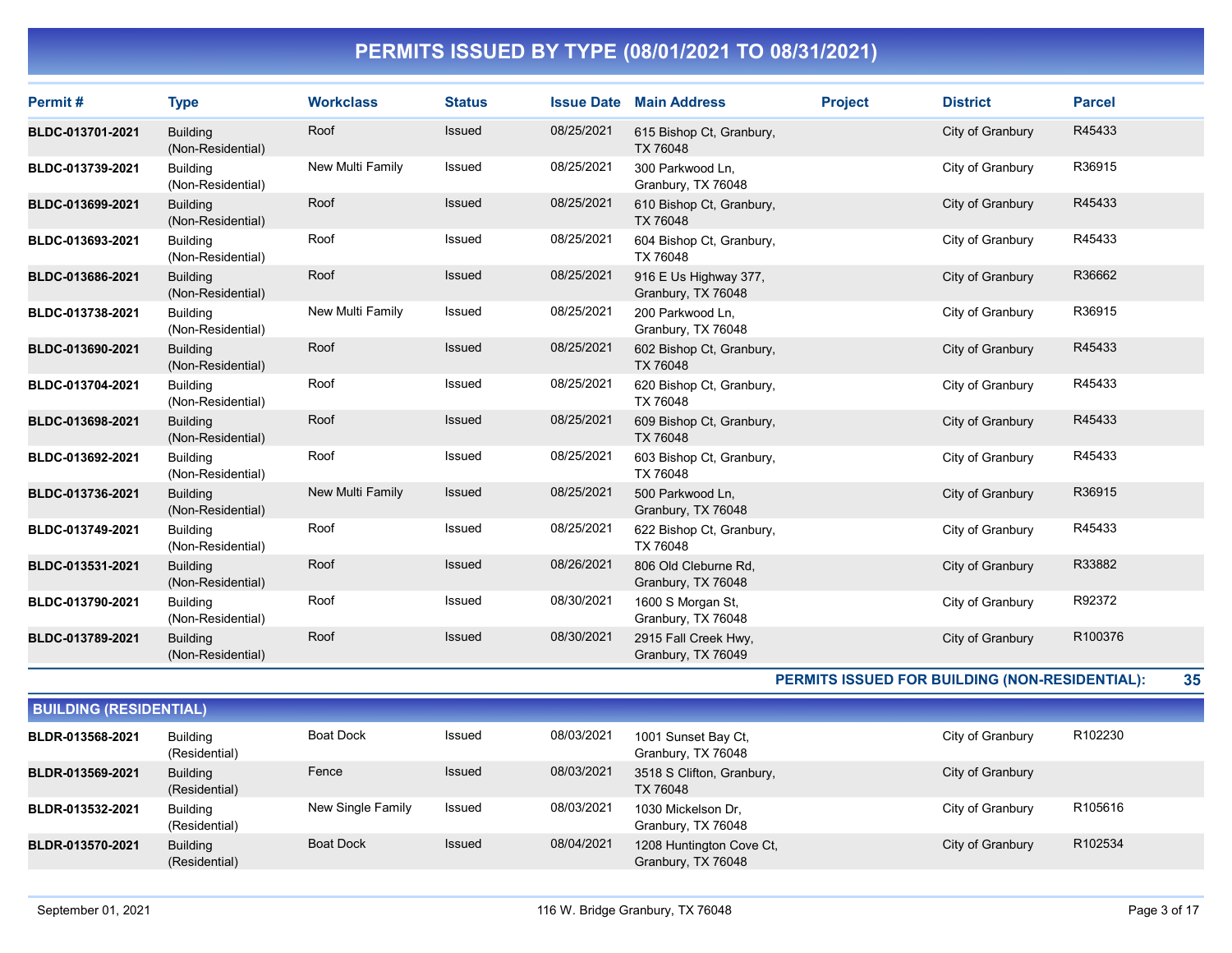| Permit#          | <b>Type</b>                      | <b>Workclass</b>       | <b>Status</b> |            | <b>Issue Date Main Address</b>                | <b>Project</b> | <b>District</b>  | <b>Parcel</b> |
|------------------|----------------------------------|------------------------|---------------|------------|-----------------------------------------------|----------------|------------------|---------------|
| BLDR-013542-2021 | <b>Building</b><br>(Residential) | Alteration/Repair      | Issued        | 08/04/2021 | 400 W Bluff St, Granbury,<br>TX 76048         |                | City of Granbury |               |
| BLDR-013566-2021 | <b>Building</b><br>(Residential) | New Single Family      | Issued        | 08/06/2021 | 1601 Monterey Bay,<br>Granbury, TX 76048      |                | City of Granbury | R95543        |
| BLDR-013615-2021 | <b>Building</b><br>(Residential) | Roof                   | Issued        | 08/09/2021 | 317 S Baker St, Granbury,<br>TX 76048         |                | City of Granbury | R38558        |
| BLDR-013614-2021 | <b>Building</b><br>(Residential) | Roof                   | <b>Issued</b> | 08/09/2021 | 1505 Misty Meadow Dr,<br>Granbury, TX 76048   |                | City of Granbury | R37749        |
| BLDR-013596-2021 | <b>Building</b><br>(Residential) | New Single Family      | Issued        | 08/10/2021 | 3622 Abe'S Landing Dr,<br>Granbury, TX 76048  |                | City of Granbury | R102513       |
| BLDR-013635-2021 | <b>Building</b><br>(Residential) | Accessory<br>Structure | Issued        | 08/11/2021 | 1116 Red Bird Ln,<br>Granbury, TX 76048       |                | City of Granbury | R38264        |
| BLDR-013632-2021 | <b>Building</b><br>(Residential) | <b>Boat Dock</b>       | Issued        | 08/11/2021 | 105 E Bluff St, Granbury,<br>TX 76048         |                | City of Granbury | R36956        |
| BLDR-013641-2021 | <b>Building</b><br>(Residential) | Roof                   | <b>Issued</b> | 08/11/2021 | 208 Turner Cir, Granbury,<br>TX 76048         |                | City of Granbury | R95094        |
| BLDR-013630-2021 | <b>Building</b><br>(Residential) | Accessory<br>Structure | Issued        | 08/11/2021 | 207 S Cherry Ln,<br>Granbury, TX 76048        |                | City of Granbury | R36991        |
| BLDR-013650-2021 | <b>Building</b><br>(Residential) | Accessory<br>Structure | Issued        | 08/13/2021 | 2092 Spieth St, Granbury,<br>TX 76049         |                | City of Granbury |               |
| BLDR-013591-2021 | <b>Building</b><br>(Residential) | New Single Family      | Issued        | 08/16/2021 | 1611 Monterrey Bay,<br>Granbury, TX 76049     |                | City of Granbury | R95547        |
| BLDR-013662-2021 | <b>Building</b><br>(Residential) | New Single Family      | Issued        | 08/16/2021 | 507 Mary Lou, Granbury,<br>TX 76048           |                | City of Granbury | R101317       |
| BLDR-013666-2021 | <b>Building</b><br>(Residential) | Roof                   | In Review     | 08/17/2021 | 318 N Hannaford St,<br>Granbury, TX 76048     |                | City of Granbury | R38496        |
| BLDR-013664-2021 | <b>Building</b><br>(Residential) | Roof                   | Issued        | 08/17/2021 | 1510 Boca Bay Ct,<br>Granbury, TX 76048       |                | City of Granbury | R102632       |
| BLDR-013706-2021 | <b>Building</b><br>(Residential) | New Single Family      | Issued        | 08/19/2021 | 1037 Mickelson Dr.<br>Granbury, TX 76048      |                | City of Granbury | R105649       |
| BLDR-013691-2021 | <b>Building</b><br>(Residential) | New Single Family      | <b>Issued</b> | 08/19/2021 | 1078 Mickelson Dr,<br>Granbury, TX 76048      |                | City of Granbury | R105605       |
| BLDR-013694-2021 | <b>Building</b><br>(Residential) | New Single Family      | Issued        | 08/19/2021 | 1074 Mickelson Dr.<br>Granbury, TX 76048      |                | City of Granbury | R105606       |
| BLDR-013683-2021 | <b>Building</b><br>(Residential) | Driveway/Approac<br>h  | Issued        | 08/20/2021 | 2323 Vienna Dr, Granbury,<br>TX 76048         |                | City of Granbury | R98999        |
| BLDR-013443-2021 | <b>Building</b><br>(Residential) | Accessory<br>Structure | Issued        | 08/23/2021 | 516 S Baker St, Granbury,<br>TX 76048         |                | City of Granbury | R37272        |
| BLDR-013750-2021 | <b>Building</b><br>(Residential) | Roof                   | Issued        | 08/24/2021 | 902 Elizabeth Blvd,<br>Granbury, TX 76048     |                | City of Granbury | R37538        |
| BLDR-013688-2021 | <b>Building</b><br>(Residential) | New Single Family      | Issued        | 08/24/2021 | 1204 Catalina Bay Blvd,<br>Granbury, TX 76048 |                | City of Granbury | R95587        |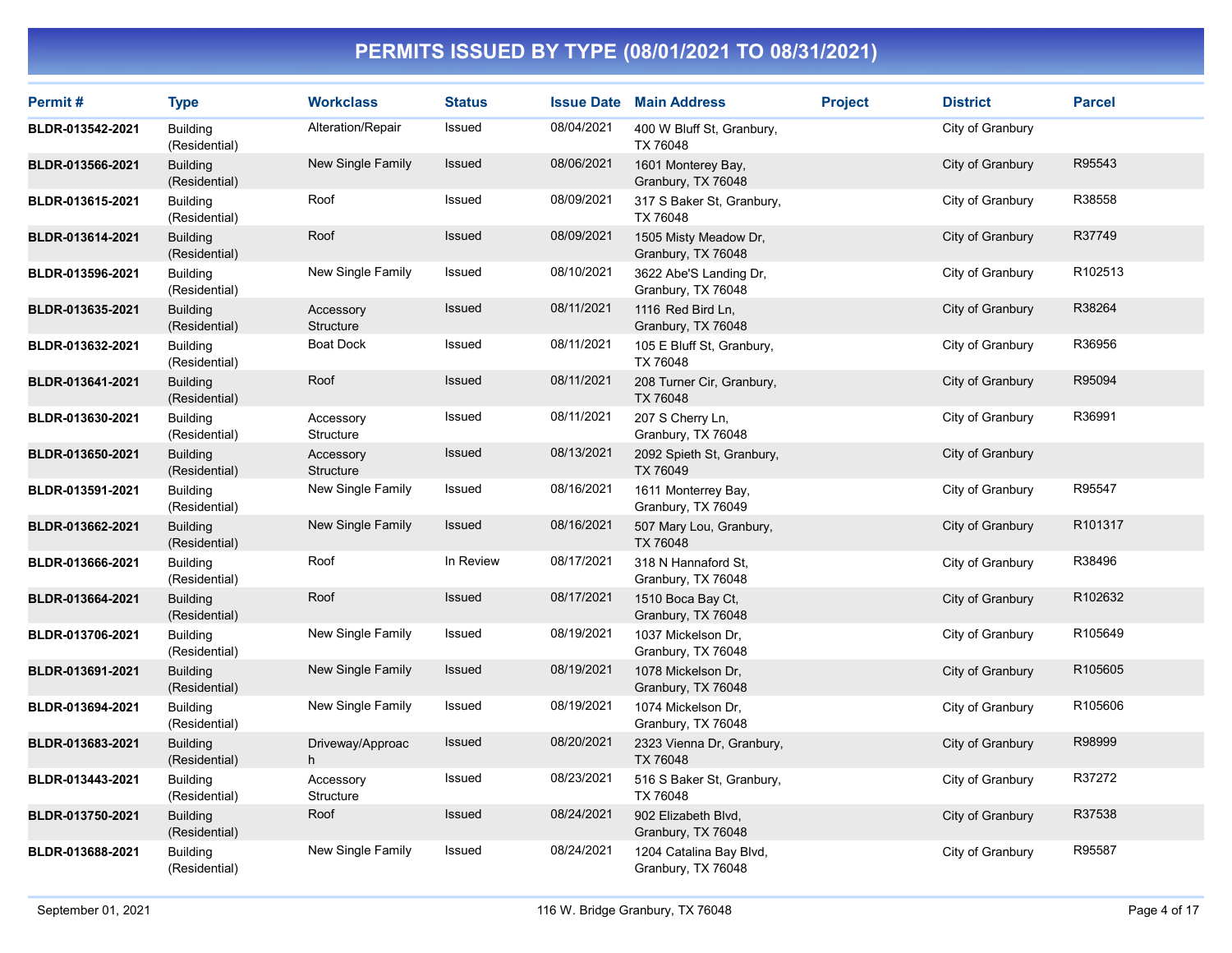| Permit#          | <b>Type</b>                      | <b>Workclass</b>  | <b>Status</b> | <b>Issue Date</b> | <b>Main Address</b>                        | <b>Project</b> | <b>District</b>  | <b>Parcel</b>       |
|------------------|----------------------------------|-------------------|---------------|-------------------|--------------------------------------------|----------------|------------------|---------------------|
| BLDR-013663-2021 | <b>Building</b><br>(Residential) | New Single Family | <b>Issued</b> | 08/25/2021        | 2052 Spieth St, Granbury,<br>TX 76048      |                | City of Granbury | R <sub>105558</sub> |
| BLDR-013776-2021 | Building<br>(Residential)        | New Single Family | <b>Issued</b> | 08/27/2021        | 1120 Noble Flair Ct.<br>Granbury, TX 76049 |                | City of Granbury | R105923             |
| BLDR-013774-2021 | <b>Building</b><br>(Residential) | New Single Family | In Review     | 08/27/2021        | 1112 Noble Flair Ct.<br>Granbury, TX 76049 |                | City of Granbury | R105921             |
| BLDR-013769-2021 | Building<br>(Residential)        | New Single Family | Issued        | 08/27/2021        | 1100 Noble Flair Ct.<br>Granbury, TX 76049 |                | City of Granbury | R105918             |
| BLDR-013773-2021 | <b>Building</b><br>(Residential) | New Single Family | <b>Issued</b> | 08/27/2021        | 1108 Noble Flair Ct.<br>Granbury, TX 76049 |                | City of Granbury | R105920             |
| BLDR-013777-2021 | <b>Building</b><br>(Residential) | New Single Family | <b>Issued</b> | 08/27/2021        | 1124 Noble Flair Ct.<br>Granbury, TX 76049 |                | City of Granbury | R105924             |
| BLDR-013772-2021 | <b>Building</b><br>(Residential) | New Single Family | <b>Issued</b> | 08/27/2021        | 1104 Noble Flair Ct.<br>Granbury, TX 76049 |                | City of Granbury | R105919             |
| BLDR-013627-2021 | <b>Building</b><br>(Residential) | Alteration/Repair | <b>Issued</b> | 08/27/2021        | 4203 Jasper Ln, Granbury,<br>TX 76049      |                | City of Granbury | R101460             |
| BLDR-013775-2021 | <b>Building</b><br>(Residential) | New Single Family | <b>Issued</b> | 08/27/2021        | 1116 Noble Flair Ct,<br>Granbury, TX 76049 |                | City of Granbury | R105922             |
| BLDR-013792-2021 | <b>Building</b><br>(Residential) | Roof              | Issued        | 08/30/2021        | 1101 Elizabeth Blvd,<br>Granbury, TX 76048 |                | City of Granbury | R37814              |
| BLDR-013791-2021 | <b>Building</b><br>(Residential) | Roof              | <b>Issued</b> | 08/30/2021        | 3225 Ferry Boat Ln,<br>Granbury, TX 76049  |                | City of Granbury | R101571             |

PERMITS ISSUED FOR BUILDING (RESIDENTIAL): 36

| <b>BUILDING ELECTRICAL (NON-RESIDENTIAL)</b> |                                                 |                         |                    |            |                                             |                  |        |  |  |  |
|----------------------------------------------|-------------------------------------------------|-------------------------|--------------------|------------|---------------------------------------------|------------------|--------|--|--|--|
| ELEC-013538-2021                             | <b>Building Electrical</b><br>(Non-Residential) | Alteration/Repair       | Issued             | 08/02/2021 | 211 S Houston St,<br>Granbury, TX 76048     | City of Granbury | R36967 |  |  |  |
| ELEC-013544-2021                             | <b>Building Electrical</b><br>(Non-Residential) | New Construction        | <b>Issued</b>      | 08/03/2021 | 911 E Us Highway 377,<br>Granbury, TX 76048 | City of Granbury | R38684 |  |  |  |
| ELEC-013604-2021                             | <b>Building Electrical</b><br>(Non-Residential) | Alteration/Repair       | Issued             | 08/09/2021 | 812 Paluxy Road,<br>Granbury, TX 76048      | City of Granbury |        |  |  |  |
| ELEC-013602-2021                             | <b>Building Electrical</b><br>(Non-Residential) | <b>New Construction</b> | <b>Issued</b>      | 08/09/2021 | 4525 E Highway 377,<br>Granbury, TX 76048   | City of Granbury |        |  |  |  |
| ELEC-013626-2021                             | <b>Building Electrical</b><br>(Non-Residential) | <b>New Construction</b> | Issued             | 08/10/2021 | 1101 White Cliff Rd,<br>Granbury, TX 76048  | City of Granbury | R99740 |  |  |  |
| ELEC-013640-2021*                            | <b>Building Electrical</b><br>(Non-Residential) | Alteration/Repair       | Stop Work<br>Order | 08/11/2021 | 201 E Clifton Rd, Granbury,<br>TX 76049     | City of Granbury |        |  |  |  |
| ELEC-013675-2021                             | <b>Building Electrical</b><br>(Non-Residential) | <b>New Construction</b> | Issued             | 08/17/2021 | 1820 S Morgan St,<br>Granbury, TX 76048     | City of Granbury | R42974 |  |  |  |
| ELEC-013709-2021*                            | <b>Building Electrical</b><br>(Non-Residential) | <b>New Construction</b> | <b>Issued</b>      | 08/19/2021 | 1800 Waters Edge Dr,<br>Granbury, TX 76048  | City of Granbury | R45317 |  |  |  |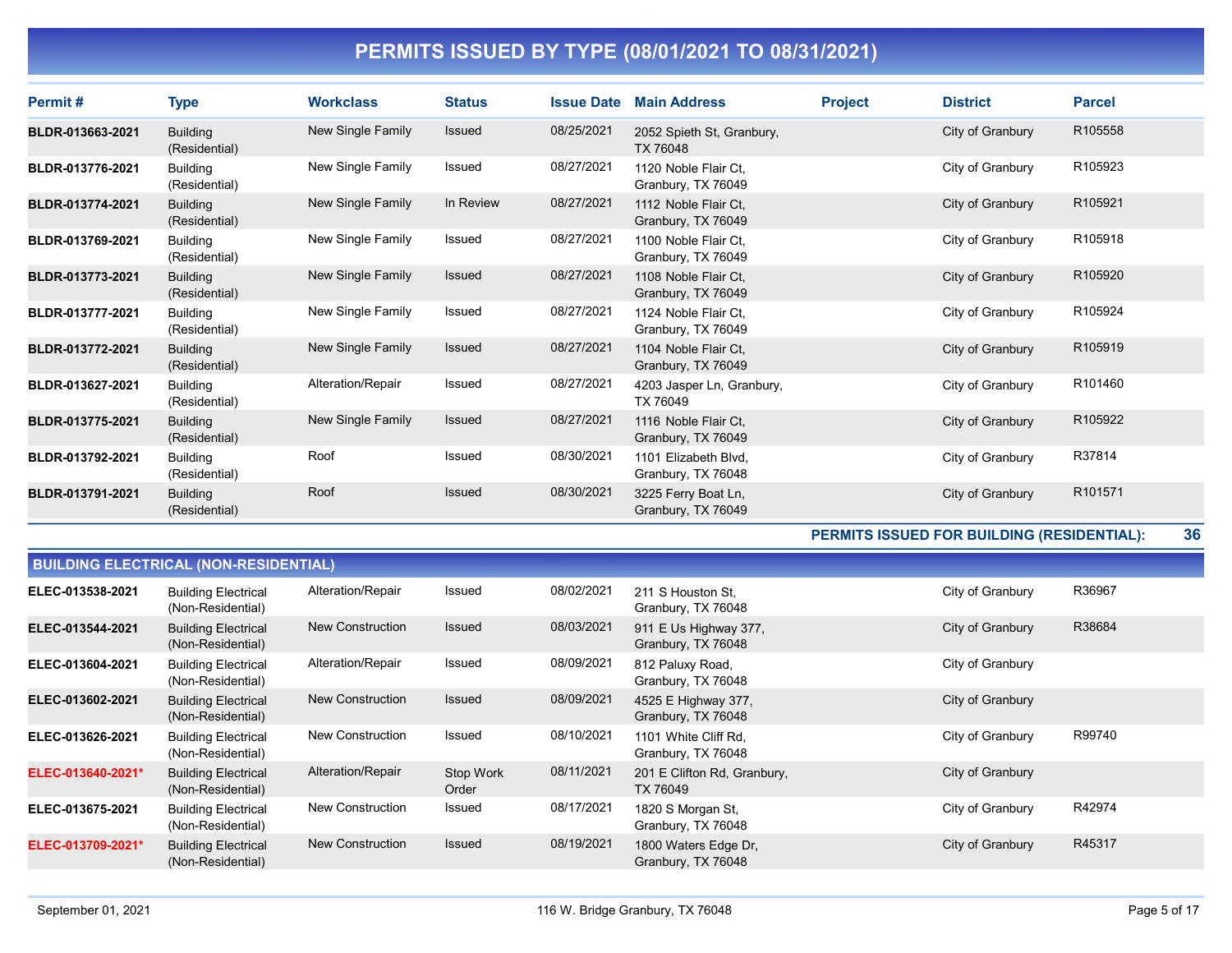|                  |                                                 |                         |               |                   | PERMITS ISSUED BY TYPE (08/01/2021 TO 08/31/2021) |                |                                                           |                     |   |
|------------------|-------------------------------------------------|-------------------------|---------------|-------------------|---------------------------------------------------|----------------|-----------------------------------------------------------|---------------------|---|
| Permit#          | <b>Type</b>                                     | <b>Workclass</b>        | <b>Status</b> | <b>Issue Date</b> | <b>Main Address</b>                               | <b>Project</b> | <b>District</b>                                           | <b>Parcel</b>       |   |
| ELEC-013761-2021 | <b>Building Electrical</b><br>(Non-Residential) | Alteration/Repair       | Issued        | 08/25/2021        | 101 S Houston St,<br>Granbury, TX 76048           |                | City of Granbury                                          |                     |   |
|                  |                                                 |                         |               |                   |                                                   |                | PERMITS ISSUED FOR BUILDING ELECTRICAL (NON-RESIDENTIAL): |                     | 9 |
|                  | <b>BUILDING ELECTRICAL (RESIDENTIAL)</b>        |                         |               |                   |                                                   |                |                                                           |                     |   |
| ELER-013535-2021 | <b>Building Electrical</b><br>(Residential)     | Alteration/Repair       | Issued        | 08/02/2021        | 1007 Meadowlark Ln,<br>Granbury, TX 76048         |                | City of Granbury                                          | R38184              |   |
| ELER-013599-2021 | <b>Building Electrical</b><br>(Residential)     | New Construction        | Issued        | 08/06/2021        | 2036 Spieth St, Granbury,<br>TX 76049             |                | City of Granbury                                          | R105554             |   |
| ELER-013598-2021 | <b>Building Electrical</b><br>(Residential)     | <b>New Construction</b> | Issued        | 08/06/2021        | 2088 Spieth St, Granbury,<br><b>TX 76048</b>      |                | City of Granbury                                          | R105567             |   |
| ELER-013600-2021 | <b>Building Electrical</b><br>(Residential)     | Pool                    | Issued        | 08/10/2021        | 2608 Harborside Dr,<br>Granbury, TX 76048         |                | City of Granbury                                          | R92734              |   |
| ELER-013646-2021 | <b>Building Electrical</b><br>(Residential)     | <b>New Construction</b> | Issued        | 08/12/2021        | 1601 Monterrey Bay Blvd,<br>Granbury, TX 76048    |                | City of Granbury                                          |                     |   |
| ELER-013643-2021 | <b>Building Electrical</b><br>(Residential)     | Alteration/Repair       | Issued        | 08/12/2021        | 803 Spanish Trail Dr,<br>Granbury, TX 76048       |                | City of Granbury                                          | R32733              |   |
| ELER-013735-2021 | <b>Building Electrical</b><br>(Residential)     | Pool                    | Issued        | 08/23/2021        | 1013 Mickelson Dr,<br>Granbury, TX 76049          |                | City of Granbury                                          |                     |   |
| ELER-013752-2021 | <b>Building Electrical</b><br>(Residential)     | <b>Boat Dock</b>        | Issued        | 08/24/2021        | 1208 Huntington Cove Ct,<br>Granbury, TX 76048    |                | City of Granbury                                          | R102534             |   |
| ELER-013760-2021 | <b>Building Electrical</b><br>(Residential)     | New Construction        | Issued        | 08/25/2021        | 1508 Highland Park Circle,<br>Granbury, TX 76048  |                | City of Granbury                                          | R105790             |   |
| ELER-013758-2021 | <b>Building Electrical</b><br>(Residential)     | Alteration/Repair       | Issued        | 08/27/2021        | 400 W Bluff St, Granbury,<br>TX 76048             |                | City of Granbury                                          |                     |   |
| ELER-013434-2021 | <b>Building Electrical</b><br>(Residential)     | <b>New Construction</b> | Issued        | 08/27/2021        | 4203 Jasper Ln, Granbury,<br>TX 76049             |                | City of Granbury                                          | R <sub>101460</sub> |   |
| ELER-013795-2021 | <b>Building Electrical</b><br>(Residential)     | New Construction        | Issued        | 08/30/2021        | 1112 Noble Flair Ct,<br>Granbury, TX 76049        |                | City of Granbury                                          | R105921             |   |
| ELER-013799-2021 | <b>Building Electrical</b><br>(Residential)     | <b>New Construction</b> | Issued        | 08/30/2021        | 1100 Noble Flair Ct,<br>Granbury, TX 76049        |                | City of Granbury                                          | R105918             |   |
| ELER-013796-2021 | <b>Building Electrical</b><br>(Residential)     | New Construction        | Issued        | 08/30/2021        | 1116 Noble Flair Ct,<br>Granbury, TX 76049        |                | City of Granbury                                          | R105922             |   |
| ELER-013794-2021 | <b>Building Electrical</b><br>(Residential)     | <b>New Construction</b> | Issued        | 08/30/2021        | 1108 Noble Flair Ct,<br>Granbury, TX 76049        |                | City of Granbury                                          | R105920             |   |
| ELER-013797-2021 | <b>Building Electrical</b><br>(Residential)     | New Construction        | Issued        | 08/30/2021        | 1120 Noble Flair Ct,<br>Granbury, TX 76049        |                | City of Granbury                                          | R105923             |   |
| ELER-013793-2021 | <b>Building Electrical</b><br>(Residential)     | New Construction        | Issued        | 08/30/2021        | 1104 Noble Flair Ct,<br>Granbury, TX 76049        |                | City of Granbury                                          | R105919             |   |
| ELER-013798-2021 | <b>Building Electrical</b><br>(Residential)     | New Construction        | Issued        | 08/30/2021        | 1124 Noble Flair Ct,<br>Granbury, TX 76049        |                | City of Granbury                                          | R105924             |   |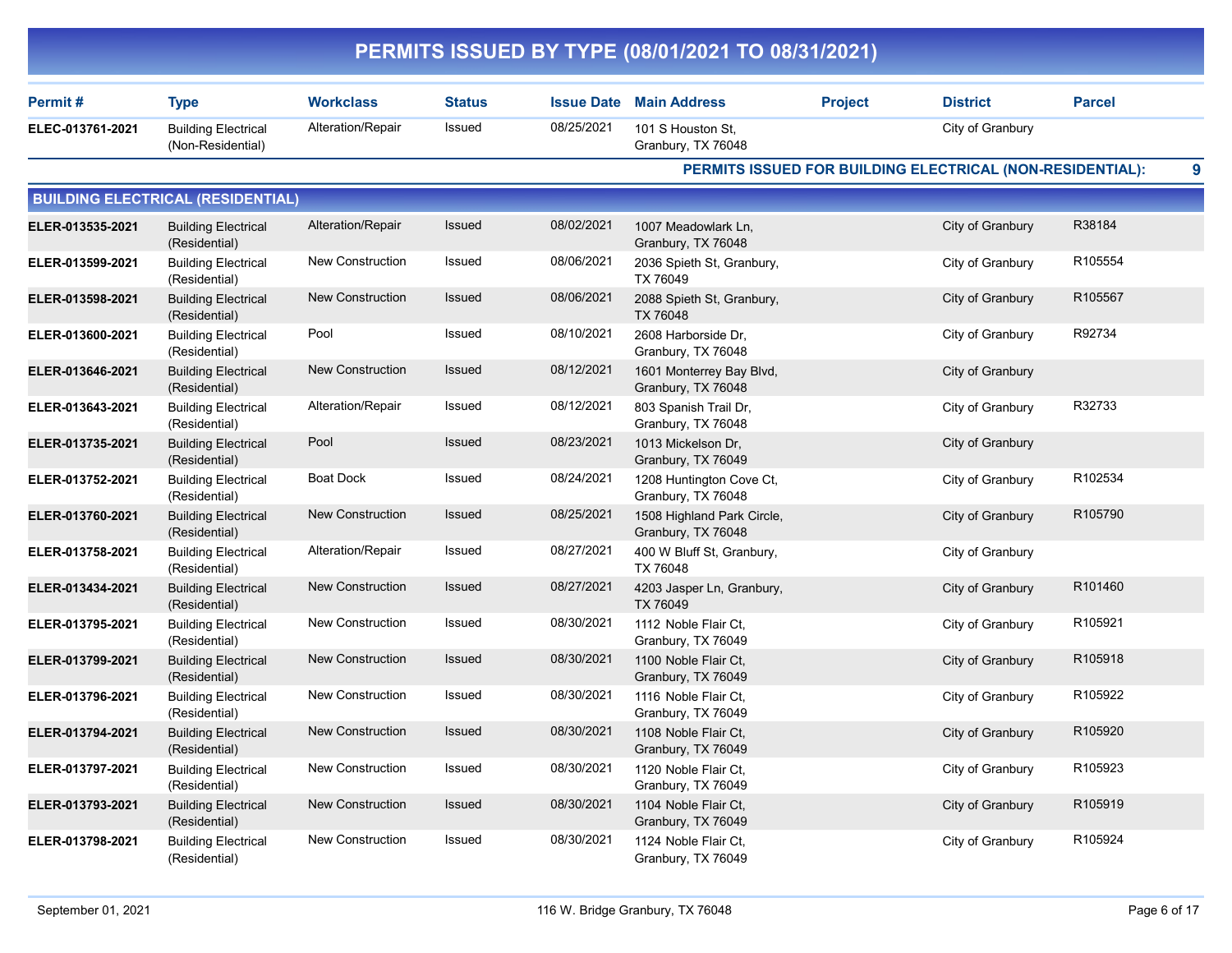|                  |                                                    |                                 |               |                   | PERMITS ISSUED BY TYPE (08/01/2021 TO 08/31/2021) |                |                                                       |               |    |
|------------------|----------------------------------------------------|---------------------------------|---------------|-------------------|---------------------------------------------------|----------------|-------------------------------------------------------|---------------|----|
| Permit#          | <b>Type</b>                                        | <b>Workclass</b>                | <b>Status</b> | <b>Issue Date</b> | <b>Main Address</b>                               | <b>Project</b> | <b>District</b>                                       | <b>Parcel</b> |    |
|                  |                                                    |                                 |               |                   |                                                   |                | PERMITS ISSUED FOR BUILDING ELECTRICAL (RESIDENTIAL): |               | 18 |
|                  | <b>BUILDING MECHANICAL (NON-RESIDENTIAL)</b>       |                                 |               |                   |                                                   |                |                                                       |               |    |
| MECC-013550-2021 | <b>Building</b><br>Mechanical<br>(Non-Residential) | <b>HVAC Changeout</b>           | <b>Issued</b> | 08/02/2021        | 206 E Pearl St, Granbury,<br>TX 76048             |                | City of Granbury                                      |               |    |
| MECC-013565-2021 | <b>Building</b><br>Mechanical<br>(Non-Residential) | <b>HVAC Changeout</b>           | Issued        | 08/03/2021        | 1440 E Us Highway 377,<br>Granbury, TX 76048      |                | City of Granbury                                      | R25287        |    |
| MECC-013575-2021 | <b>Building</b><br>Mechanical<br>(Non-Residential) | <b>HVAC New</b><br>Installation | <b>Issued</b> | 08/04/2021        | 118 N Houston, Granbury,<br>TX 76048              |                | City of Granbury                                      |               |    |
| MECC-013584-2021 | <b>Building</b><br>Mechanical<br>(Non-Residential) | <b>New Construction</b>         | <b>Issued</b> | 08/06/2021        | 1101 White Cliff Rd.<br>Granbury, TX 76048        |                | City of Granbury                                      | R99740        |    |
| MECC-013651-2021 | <b>Building</b><br>Mechanical<br>(Non-Residential) | <b>HVAC Changeout</b>           | <b>Issued</b> | 08/13/2021        | 1151 E Us Highway 377,<br>100, Granbury, TX 76048 |                | City of Granbury                                      | R98398        |    |
| MECC-013751-2021 | <b>Building</b><br>Mechanical<br>(Non-Residential) | <b>New Construction</b>         | <b>Issued</b> | 08/24/2021        | 4525 E Highway 377,<br>Granbury, TX 76049         |                | City of Granbury                                      |               |    |
| MECC-013779-2021 | <b>Building</b><br>Mechanical<br>(Non-Residential) | <b>New Construction</b>         | <b>Issued</b> | 08/27/2021        | 3518 S Clifton Rd.<br>Granbury, TX 76049          |                | City of Granbury                                      |               |    |

PERMITS ISSUED FOR BUILDING MECHANICAL (NON-RESIDENTIAL): 7

| <b>BUILDING MECHANICAL (RESIDENTIAL)</b> |                                                |                                 |               |            |                                        |                  |                     |  |  |  |
|------------------------------------------|------------------------------------------------|---------------------------------|---------------|------------|----------------------------------------|------------------|---------------------|--|--|--|
| MECR-013541-2021                         | <b>Building</b><br>Mechanical<br>(Residential) | New Construction                | Issued        | 08/02/2021 | 1621 Omaha Dr, Granbury,<br>TX 76049   | City of Granbury | R <sub>105973</sub> |  |  |  |
| MECR-013545-2021                         | <b>Building</b><br>Mechanical<br>(Residential) | New Construction                | <b>Issued</b> | 08/02/2021 | 2051 Spieth St, Granbury,<br>TX 76048  | City of Granbury |                     |  |  |  |
| MECR-013577-2021                         | Building<br>Mechanical<br>(Residential)        | <b>New Construction</b>         | Issued        | 08/04/2021 | 1617 Omaha Dr, Granbury,<br>TX 76049   | City of Granbury | R105972             |  |  |  |
| MECR-013587-2021                         | <b>Building</b><br>Mechanical<br>(Residential) | <b>HVAC New</b><br>Installation | <b>Issued</b> | 08/05/2021 | 415 W Rucker St.<br>Granbury, TX 76048 | City of Granbury | R38627              |  |  |  |
| MECR-013582-2021                         | <b>Building</b><br>Mechanical<br>(Residential) | New Construction                | Issued        | 08/05/2021 | 1844 Ruffian Rd, Granbury,<br>TX 76049 | City of Granbury | R106126             |  |  |  |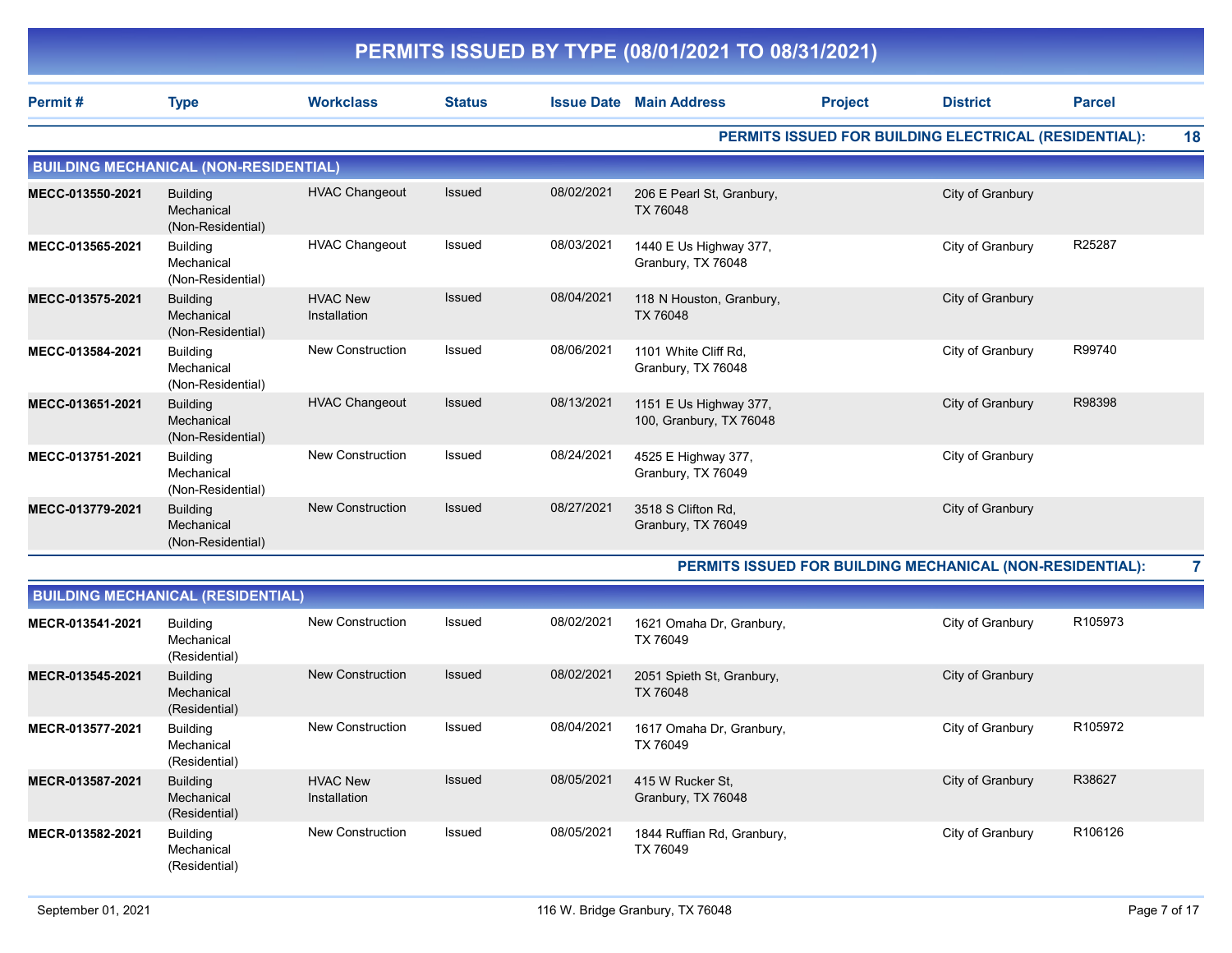| Permit#          | <b>Type</b>                                    | <b>Workclass</b>        | <b>Status</b> |            | <b>Issue Date Main Address</b>                 | <b>Project</b> | <b>District</b>  | <b>Parcel</b> |
|------------------|------------------------------------------------|-------------------------|---------------|------------|------------------------------------------------|----------------|------------------|---------------|
| MECR-013589-2021 | <b>Building</b><br>Mechanical<br>(Residential) | <b>HVAC Changeout</b>   | Issued        | 08/06/2021 | 309 Mustang Trl, Granbury,<br>TX 76048         |                | City of Granbury |               |
| MECR-013594-2021 | <b>Building</b><br>Mechanical<br>(Residential) | New Construction        | Issued        | 08/09/2021 | 1629 Omaha Dr, Granbury,<br>TX 76049           |                | City of Granbury | R105975       |
| MECR-013608-2021 | <b>Building</b><br>Mechanical<br>(Residential) | <b>HVAC Changeout</b>   | Issued        | 08/09/2021 | 103 S Lancaster St.<br>Granbury, TX 76048      |                | City of Granbury | R37261        |
| MECR-013621-2021 | <b>Building</b><br>Mechanical<br>(Residential) | <b>New Construction</b> | Issued        | 08/10/2021 | 1637 Omaha Dr, Granbury,<br>TX 76049           |                | City of Granbury | R105977       |
| MECR-013669-2021 | <b>Building</b><br>Mechanical<br>(Residential) | <b>New Construction</b> | Issued        | 08/17/2021 | 1649 Omaha Dr, Granbury,<br>TX 76049           |                | City of Granbury | R105980       |
| MECR-013667-2021 | <b>Building</b><br>Mechanical<br>(Residential) | <b>New Construction</b> | Issued        | 08/17/2021 | 1605 Omaha Dr, Granbury,<br>TX 76049           |                | City of Granbury | R105968       |
| MECR-013707-2021 | <b>Building</b><br>Mechanical<br>(Residential) | <b>HVAC Changeout</b>   | <b>Issued</b> | 08/19/2021 | 3205 Steamers Ct,<br>Granbury, TX 76049        |                | City of Granbury | R100890       |
| MECR-013708-2021 | <b>Building</b><br>Mechanical<br>(Residential) | <b>HVAC Changeout</b>   | Issued        | 08/19/2021 | 503 Heather Dr, Granbury,<br>TX 76048          |                | City of Granbury | R37422        |
| MECR-013606-2021 | <b>Building</b><br>Mechanical<br>(Residential) | <b>New Construction</b> | Issued        | 08/19/2021 | 2060 Spieth St, Granbury,<br>TX 76048          |                | City of Granbury |               |
| MECR-013712-2021 | <b>Building</b><br>Mechanical<br>(Residential) | <b>New Construction</b> | Issued        | 08/24/2021 | 1350 Highland Park Blvd,<br>Granbury, TX 76048 |                | City of Granbury |               |
| MECR-013713-2021 | <b>Building</b><br>Mechanical<br>(Residential) | <b>New Construction</b> | Issued        | 08/24/2021 | 1354 Highland Park Blvd,<br>Granbury, TX 76048 |                | City of Granbury |               |
| MECR-013722-2021 | <b>Building</b><br>Mechanical<br>(Residential) | <b>New Construction</b> | Issued        | 08/24/2021 | 702 Rolling Terrace Cir,<br>Granbury, TX 76049 |                | City of Granbury |               |
| MECR-013723-2021 | <b>Building</b><br>Mechanical<br>(Residential) | <b>New Construction</b> | Issued        | 08/24/2021 | 1449 Highland Park Cir,<br>Granbury, TX 76049  |                | City of Granbury |               |
| MECR-013727-2021 | <b>Building</b><br>Mechanical<br>(Residential) | New Construction        | Issued        | 08/24/2021 | 1025 Anna Cir, Granbury<br>76049               |                | City of Granbury |               |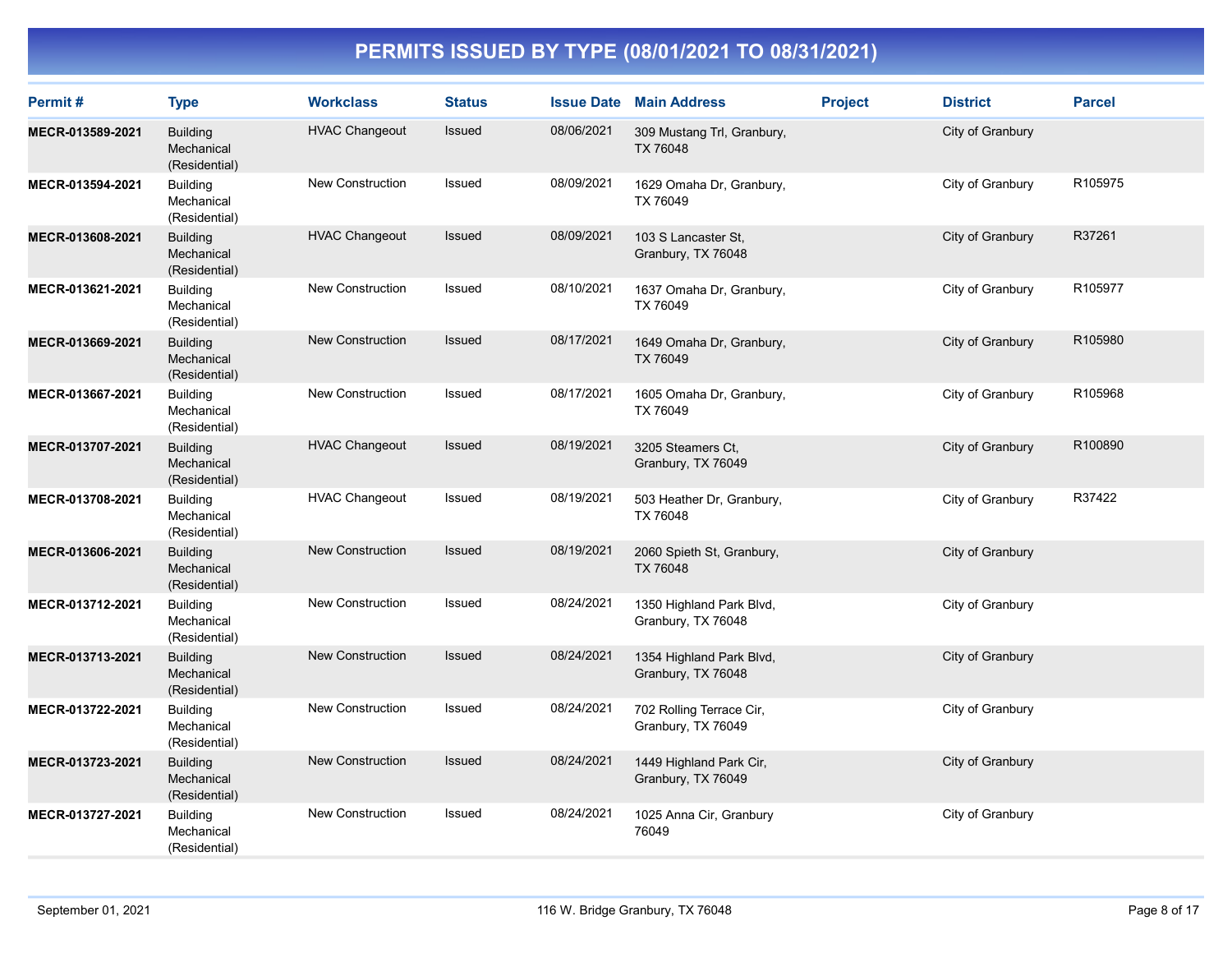| Permit#          | <b>Type</b>                                    | <b>Workclass</b>        | <b>Status</b> | <b>Issue Date</b> | <b>Main Address</b>                              | <b>Project</b> | <b>District</b>  | <b>Parcel</b> |
|------------------|------------------------------------------------|-------------------------|---------------|-------------------|--------------------------------------------------|----------------|------------------|---------------|
| MECR-013718-2021 | <b>Building</b><br>Mechanical<br>(Residential) | New Construction        | <b>Issued</b> | 08/24/2021        | 1508 Highland Park Circle,<br>Granbury, TX 76048 |                | City of Granbury | R105790       |
| MECR-013721-2021 | <b>Building</b><br>Mechanical<br>(Residential) | <b>New Construction</b> | Issued        | 08/24/2021        | 700 Rolling Terrace Cir,<br>Granbury, TX 76049   |                | City of Granbury |               |
| MECR-013804-2021 | <b>Building</b><br>Mechanical<br>(Residential) | New Construction        | <b>Issued</b> | 08/31/2021        | 1721 Swale Ln, Granbury,<br>TX 76049             |                | City of Granbury | R106008       |

#### PERMITS ISSUED FOR BUILDING MECHANICAL (RESIDENTIAL): 22

|                  | <b>BUILDING PLUMBING (NON-RESIDENTIAL)</b>    |                         |               |            |                                               |                  |         |  |  |  |  |
|------------------|-----------------------------------------------|-------------------------|---------------|------------|-----------------------------------------------|------------------|---------|--|--|--|--|
| PLMC-013540-2021 | <b>Building Plumbing</b><br>(Non-Residential) | <b>New Construction</b> | <b>Issued</b> | 08/02/2021 | 211 S Houston St,<br>Granbury, TX 76048       | City of Granbury | R36967  |  |  |  |  |
| PLMC-013586-2021 | <b>Building Plumbing</b><br>(Non-Residential) | <b>New Construction</b> | Issued        | 08/05/2021 | 100 Watermark Blvd.<br>Granbury, TX 76048     | City of Granbury | R101167 |  |  |  |  |
| PLMC-013585-2021 | <b>Building Plumbing</b><br>(Non-Residential) | Alteration/Repair       | Issued        | 08/05/2021 | 100 Watermark Blvd.<br>Granbury, TX 76048     | City of Granbury | R101167 |  |  |  |  |
| PLMC-013616-2021 | <b>Building Plumbing</b><br>(Non-Residential) | Alteration/Repair       | Issued        | 08/09/2021 | 1300 Crossland Rd,<br>Granbury, TX 76048      | City of Granbury | R92180  |  |  |  |  |
| PLMC-009167-2020 | <b>Building Plumbing</b><br>(Non-Residential) | <b>New Construction</b> | Issued        | 08/23/2021 | 3516-1 Abes Landing Dr,<br>Granbury, TX 76049 | City of Granbury | R102756 |  |  |  |  |
| PLMC-013783-2021 | <b>Building Plumbing</b><br>(Non-Residential) | Alteration/Repair       | Issued        | 08/27/2021 | 3115 Fall Creek Hwy,<br>Granbury, TX 76049    | City of Granbury | R43967  |  |  |  |  |
| PLMC-013778-2021 | <b>Building Plumbing</b><br>(Non-Residential) | Alteration/Repair       | Issued        | 08/27/2021 | 1372 E Us Highway 377,<br>Granbury, TX 76048  | City of Granbury | R45441  |  |  |  |  |
| PLMC-013767-2021 | <b>Building Plumbing</b><br>(Non-Residential) | <b>New Construction</b> | Issued        | 08/31/2021 | 401 Parkwood Ln,<br>Granbury, TX 76048        | City of Granbury | R36915  |  |  |  |  |
| PLMC-013766-2021 | <b>Building Plumbing</b><br>(Non-Residential) | <b>New Construction</b> | Issued        | 08/31/2021 | 500 Parkwood Ln,<br>Granbury, TX 76048        | City of Granbury | R36915  |  |  |  |  |
| PLMC-013771-2021 | <b>Building Plumbing</b><br>(Non-Residential) | <b>New Construction</b> | Issued        | 08/31/2021 | 200 Parkwood Ln,<br>Granbury, TX 76048        | City of Granbury | R36915  |  |  |  |  |
| PLMC-013770-2021 | <b>Building Plumbing</b><br>(Non-Residential) | <b>New Construction</b> | Issued        | 08/31/2021 | 300 Parkwood Ln.<br>Granbury, TX 76048        | City of Granbury | R36915  |  |  |  |  |
| PLMC-013768-2021 | <b>Building Plumbing</b><br>(Non-Residential) | <b>New Construction</b> | <b>Issued</b> | 08/31/2021 | 101 Parkwood Ln,<br>Granbury, TX 76048        | City of Granbury | R36915  |  |  |  |  |
|                  |                                               |                         |               |            |                                               |                  |         |  |  |  |  |

#### PERMITS ISSUED FOR BUILDING PLUMBING (NON-RESIDENTIAL): 12

| <b>BUILDING PLUMBING (RESIDENTIAL)</b> |                                    |              |        |            |                                          |                  |        |  |  |  |
|----------------------------------------|------------------------------------|--------------|--------|------------|------------------------------------------|------------------|--------|--|--|--|
| PLMR-013561-2021                       | Building Plumbing<br>(Residential) | Water Heater | Issued | 08/02/2021 | 916 Meadowlark Ln.<br>Granbury, TX 76048 | City of Granbury | R38204 |  |  |  |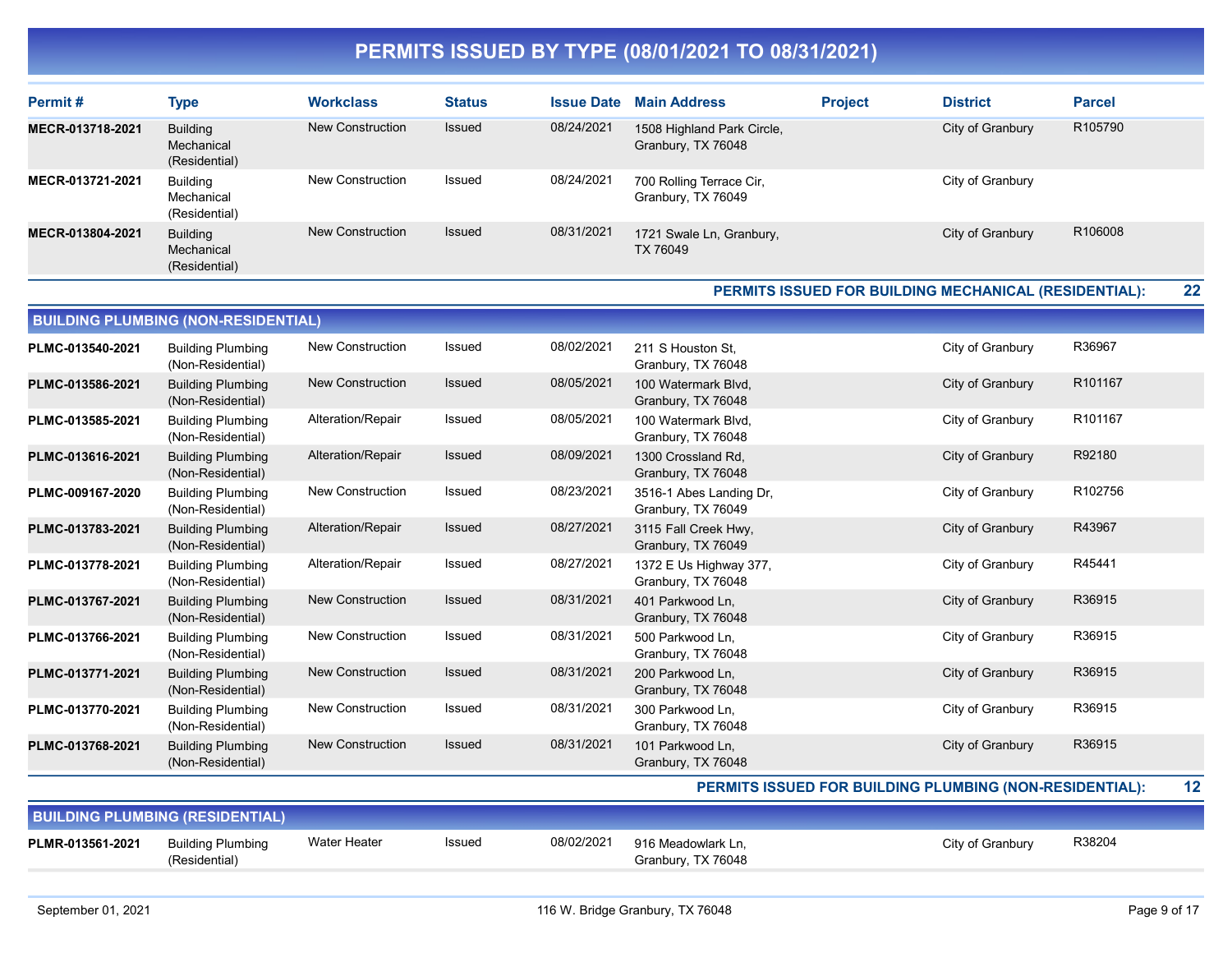| Permit#          | <b>Type</b>                               | <b>Workclass</b>        | <b>Status</b> |            | <b>Issue Date Main Address</b>              | <b>Project</b> | <b>District</b>  | <b>Parcel</b> |
|------------------|-------------------------------------------|-------------------------|---------------|------------|---------------------------------------------|----------------|------------------|---------------|
| PLMR-013571-2021 | <b>Building Plumbing</b><br>(Residential) | <b>New Construction</b> | Issued        | 08/03/2021 | 102 W Doyle St, Granbury,<br>TX 76048       |                | City of Granbury | R36970        |
| PLMR-013564-2021 | <b>Building Plumbing</b><br>(Residential) | <b>New Construction</b> | Issued        | 08/03/2021 | 711 N Keith St, Granbury,<br>TX 76048       |                | City of Granbury |               |
| PLMR-013580-2021 | <b>Building Plumbing</b><br>(Residential) | Alteration/Repair       | Issued        | 08/05/2021 | 108 Kessler Dr, Granbury,<br>TX 76048       |                | City of Granbury | R37544        |
| PLMR-013595-2021 | <b>Building Plumbing</b><br>(Residential) | Alteration/Repair       | Issued        | 08/06/2021 | 2610 Harborside Dr.<br>Granbury, TX 76048   |                | City of Granbury | R92735        |
| PLMR-013601-2021 | <b>Building Plumbing</b><br>(Residential) | Alteration/Repair       | Issued        | 08/06/2021 | 1608 Monterey Bay Ct,<br>Granbury, TX 76048 |                | City of Granbury | R95538        |
| PLMR-013603-2021 | <b>Building Plumbing</b><br>(Residential) | <b>New Construction</b> | Issued        | 08/09/2021 | 2036 Spieth St, Granbury,<br>TX 76049       |                | City of Granbury | R105554       |
| PLMR-013625-2021 | <b>Building Plumbing</b><br>(Residential) | <b>Water Heater</b>     | Issued        | 08/10/2021 | 2204 Fiesta Way,<br>Granbury, TX 76048      |                | City of Granbury |               |
| PLMR-013637-2021 | <b>Building Plumbing</b><br>(Residential) | <b>New Construction</b> | Issued        | 08/11/2021 | 1030 Mickelson Dr,<br>Granbury, TX 76048    |                | City of Granbury | R105616       |
| PLMR-013638-2021 | <b>Building Plumbing</b><br>(Residential) | <b>New Construction</b> | Issued        | 08/11/2021 | 1001 Mickelson Dr.<br>Granbury, TX 76048    |                | City of Granbury | R105544       |
| PLMR-013623-2021 | <b>Building Plumbing</b><br>(Residential) | <b>Water Heater</b>     | Issued        | 08/11/2021 | 3000 Meandering Way,<br>Granbury, TX 76049  |                | City of Granbury | R92427        |
| PLMR-013620-2021 | <b>Building Plumbing</b><br>(Residential) | <b>Water Heater</b>     | Issued        | 08/11/2021 | 103 S Lancaster St,<br>Granbury, TX 76048   |                | City of Granbury | R37261        |
| PLMR-013077-2021 | <b>Building Plumbing</b><br>(Residential) | <b>New Construction</b> | Issued        | 08/12/2021 | 3021 Promenade Dr.<br>Granbury, TX 76049    |                | City of Granbury | R10197        |
| PLMR-013084-2021 | <b>Building Plumbing</b><br>(Residential) | <b>New Construction</b> | Issued        | 08/12/2021 | 3101 Promenade Dr,<br>Granbury, TX 76049    |                | City of Granbury |               |
| PLMR-013656-2021 | <b>Building Plumbing</b><br>(Residential) | Alteration/Repair       | Issued        | 08/13/2021 | 411 Brazos Harbor Dr,<br>Granbury, TX 76048 |                | City of Granbury | R36843        |
| PLMR-013659-2021 | <b>Building Plumbing</b><br>(Residential) | <b>Water Heater</b>     | Issued        | 08/16/2021 | 2400 Vineyard Dr.<br>Granbury, TX 76048     |                | City of Granbury | R101124       |
| PLMR-013658-2021 | <b>Building Plumbing</b><br>(Residential) | Alteration/Repair       | Issued        | 08/16/2021 | 415 W Rucker St,<br>Granbury, TX 76048      |                | City of Granbury | R38627        |
| PLMR-013665-2021 | <b>Building Plumbing</b><br>(Residential) | <b>Water Heater</b>     | Issued        | 08/18/2021 | 1200 Chaparral Dr,<br>Granbury, TX 76048    |                | City of Granbury |               |
| PLMR-013710-2021 | <b>Building Plumbing</b><br>(Residential) | <b>New Construction</b> | Issued        | 08/19/2021 | 1078 Mickelson Dr.<br>Granbury, TX 76048    |                | City of Granbury | R105605       |
| PLMR-013711-2021 | <b>Building Plumbing</b><br>(Residential) | <b>New Construction</b> | Issued        | 08/19/2021 | 1074 Mickelson Dr.<br>Granbury, TX 76048    |                | City of Granbury | R105606       |
| PLMR-013685-2021 | <b>Building Plumbing</b><br>(Residential) | <b>New Construction</b> | Issued        | 08/19/2021 | 116 Spieth Ct, Granbury,<br>TX 76048        |                | City of Granbury |               |
| PLMR-013716-2021 | <b>Building Plumbing</b><br>(Residential) | <b>New Construction</b> | Issued        | 08/20/2021 | 1037 Mickelson Dr,<br>Granbury, TX 76048    |                | City of Granbury | R105649       |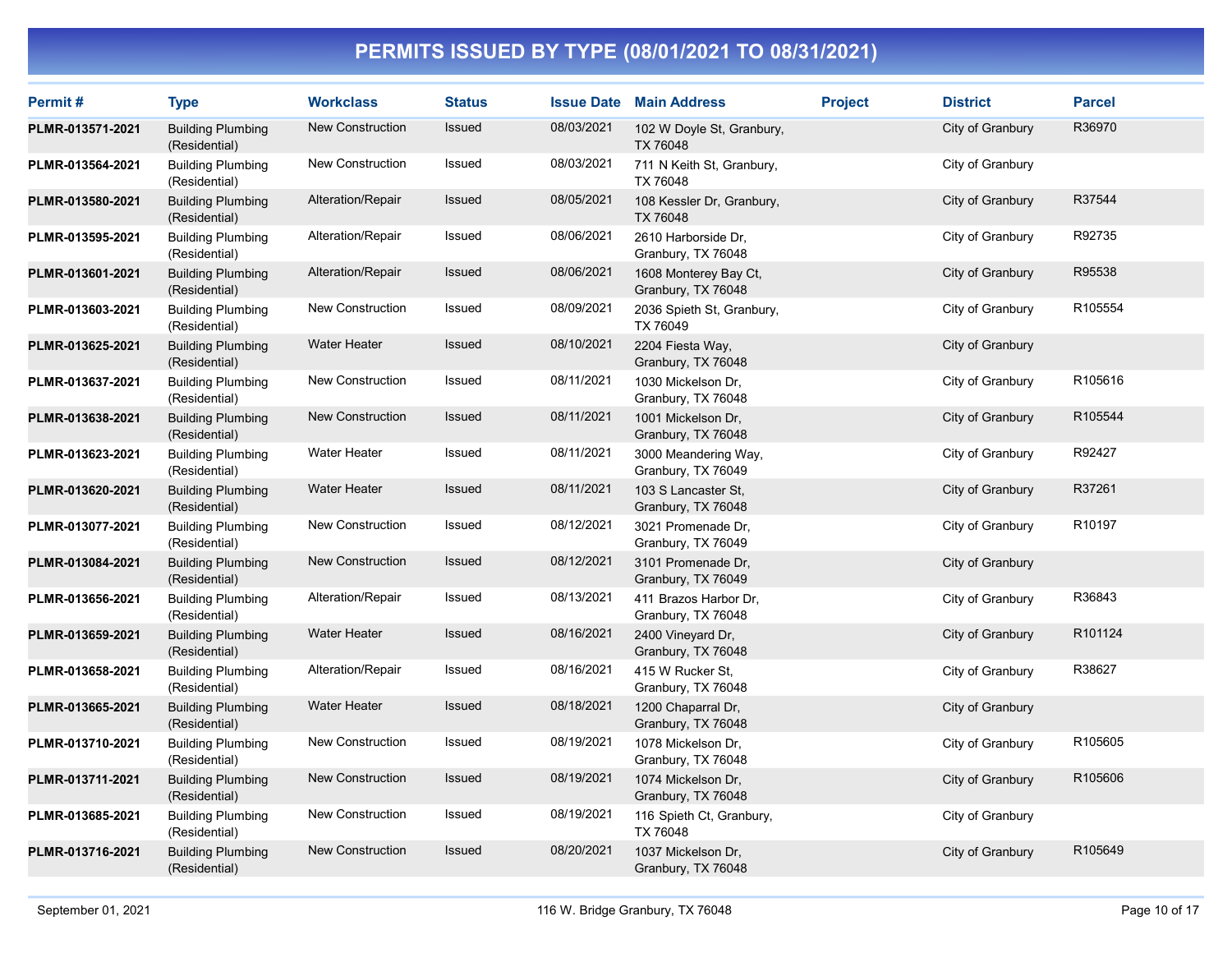| Permit#          | <b>Type</b>                               | <b>Workclass</b>        | <b>Status</b> | <b>Issue Date</b> | <b>Main Address</b>                         | <b>Project</b> | <b>District</b>  | <b>Parcel</b> |
|------------------|-------------------------------------------|-------------------------|---------------|-------------------|---------------------------------------------|----------------|------------------|---------------|
| PLMR-013717-2021 | <b>Building Plumbing</b><br>(Residential) | Alteration/Repair       | Issued        | 08/20/2021        | 409 E Barton St, Granbury,<br>TX 76048      |                | City of Granbury | R37850        |
| PLMR-013742-2021 | <b>Building Plumbing</b><br>(Residential) | Alteration/Repair       | <b>Issued</b> | 08/23/2021        | 107 W Bluff St, Granbury,<br>TX 76048       |                | City of Granbury | R36962        |
| PLMR-013745-2021 | <b>Building Plumbing</b><br>(Residential) | <b>New Construction</b> | Issued        | 08/24/2021        | 2701 Trek Ct, Granbury, TX<br>76049         |                | City of Granbury | R99818        |
| PLMR-013726-2021 | <b>Building Plumbing</b><br>(Residential) | <b>New Construction</b> | <b>Issued</b> | 08/24/2021        | 2608 Harborside Dr.<br>Granbury, TX 76048   |                | City of Granbury | R92734        |
| PLMR-013744-2021 | <b>Building Plumbing</b><br>(Residential) | <b>New Construction</b> | <b>Issued</b> | 08/24/2021        | 2700 Trek Ct, Granbury, TX<br>76049         |                | City of Granbury | R99819        |
| PLMR-013725-2021 | <b>Building Plumbing</b><br>(Residential) | <b>New Construction</b> | Issued        | 08/24/2021        | 506 E Grove St, Granbury,<br>TX 76048       |                | City of Granbury | R38673        |
| PLMR-012554-2021 | <b>Building Plumbing</b><br>(Residential) | <b>New Construction</b> | <b>Issued</b> | 08/24/2021        | 3022 Promenade Dr,<br>Granbury, TX 76049    |                | City of Granbury | R101900       |
| PLMR-013753-2021 | <b>Building Plumbing</b><br>(Residential) | Alteration/Repair       | <b>Issued</b> | 08/25/2021        | 1603 Chesapeake Bay,<br>Granbury, TX 76048  |                | City of Granbury |               |
| PLMR-013757-2021 | <b>Building Plumbing</b><br>(Residential) | <b>Water Heater</b>     | Issued        | 08/25/2021        | 4209 Donna Ct, Granbury,<br>TX 76049        |                | City of Granbury | R101206       |
| PLMR-013756-2021 | <b>Building Plumbing</b><br>(Residential) | <b>Water Heater</b>     | Issued        | 08/25/2021        | 4202 Donna Ct, Granbury,<br>TX 76049        |                | City of Granbury | R101208       |
| PLMR-013787-2021 | <b>Building Plumbing</b><br>(Residential) | <b>New Construction</b> | Issued        | 08/30/2021        | 1601 Monterey Bay,<br>Granbury, TX 76048    |                | City of Granbury | R95543        |
| PLMR-012267-2021 | <b>Building Plumbing</b><br>(Residential) | <b>New Construction</b> | <b>Issued</b> | 08/30/2021        | 4015 Gallivant Drive.<br>Granbury, TX 76049 |                | City of Granbury |               |
| PLMR-013805-2021 | <b>Building Plumbing</b><br>(Residential) | <b>New Construction</b> | Issued        | 08/31/2021        | 2088 Spieth St, Granbury,<br>TX 76048       |                | City of Granbury | R105567       |
| PLMR-013786-2021 | <b>Building Plumbing</b><br>(Residential) | <b>Water Heater</b>     | <b>Issued</b> | 08/31/2021        | 215 Brazos Harbor Dr.<br>Granbury, TX 76048 |                | City of Granbury | R36830        |
| PLMR-013806-2021 | <b>Building Plumbing</b><br>(Residential) | <b>Water Heater</b>     | <b>Issued</b> | 08/31/2021        | 1208 Spanish Moss Dr.<br>Granbury, TX 76048 |                | City of Granbury | R32926        |

PERMITS ISSUED FOR BUILDING PLUMBING (RESIDENTIAL): 37

| <b>CERTIFICATE OF OCCUPANCY</b> |                             |                                             |               |            |                                              |                  |        |
|---------------------------------|-----------------------------|---------------------------------------------|---------------|------------|----------------------------------------------|------------------|--------|
| CO-013423-2021                  | Certificate of<br>Occupancy | Certificate of<br>Occupancy -<br>Commercial | <b>Issued</b> | 08/11/2021 | 614 E Us Highway 377,<br>Granbury, TX 76048  | City of Granbury | R33890 |
| CO-013524-2021                  | Certificate of<br>Occupancy | Certificate of<br>Occupancy -<br>Commercial | Issued        | 08/12/2021 | 105 W Doyle St, Granbury,<br>TX 76048        | City of Granbury | R36957 |
| CO-011850-2021                  | Certificate of<br>Occupancy | Certificate of<br>Occupancy -<br>Commercial | <b>Issued</b> | 08/12/2021 | 2113 E Us Highway 377,<br>Granbury, TX 76049 | City of Granbury | R45323 |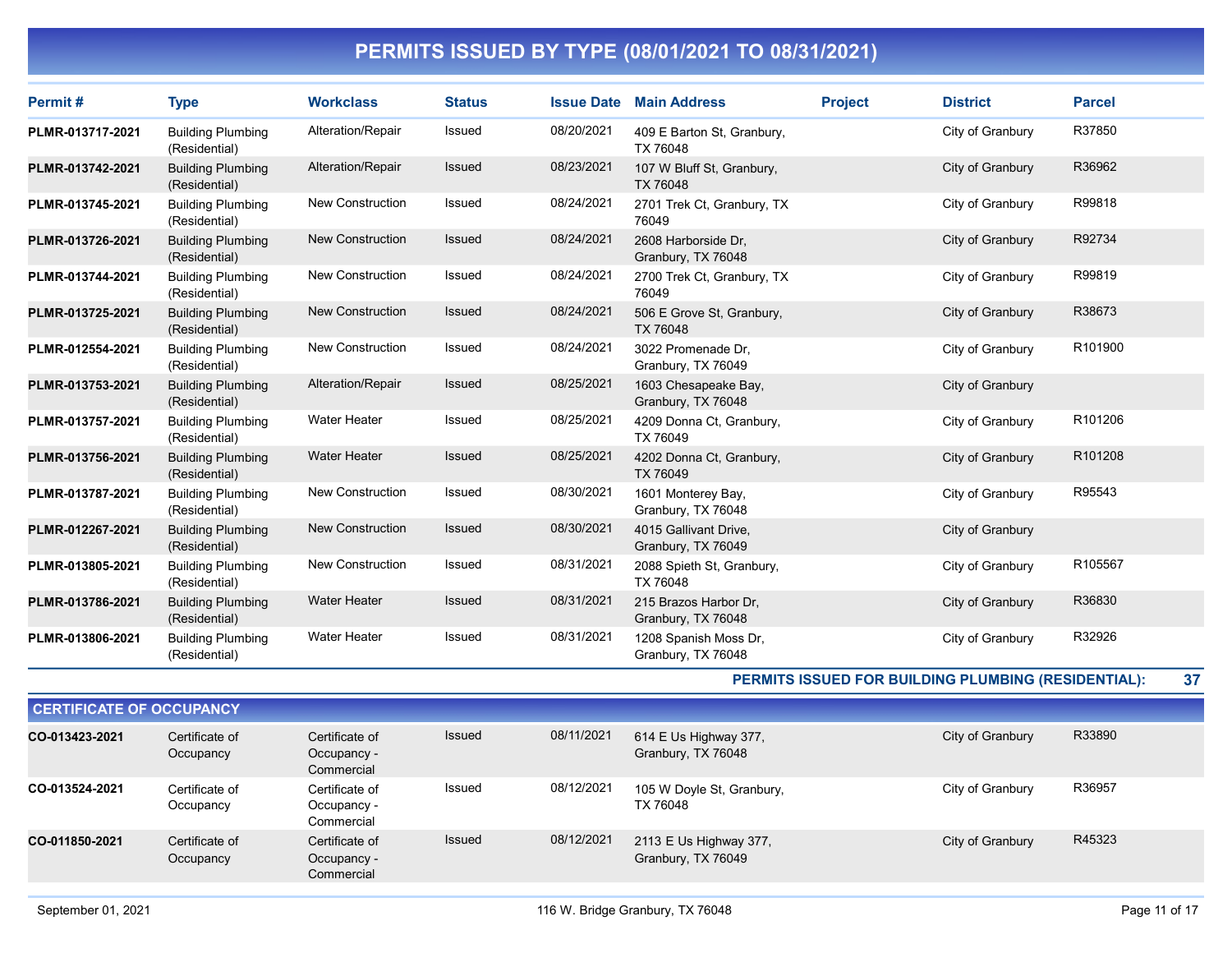| Permit#        | <b>Type</b>                 | <b>Workclass</b>                            | <b>Status</b> | <b>Issue Date</b> | <b>Main Address</b>                                 | <b>Project</b> | <b>District</b>  | <b>Parcel</b> |
|----------------|-----------------------------|---------------------------------------------|---------------|-------------------|-----------------------------------------------------|----------------|------------------|---------------|
| CO-013649-2021 | Certificate of<br>Occupancy | Safety Inspection                           | Issued        | 08/12/2021        | 5680 Acton Hwy,<br>Granbury, TX 76049               |                | City of Granbury | R43793        |
| CO-013655-2021 | Certificate of<br>Occupancy | Certificate of<br>Occupancy -<br>Commercial | In Review     | 08/13/2021        | 201 E Pearl St, C203,<br>Granbury, TX 76048         |                | City of Granbury | R36576        |
| CO-013657-2021 | Certificate of<br>Occupancy | Safety Inspection                           | Issued        | 08/13/2021        | 314 S Morgan St,<br>Granbury, TX 76048              |                | City of Granbury | R38600        |
| CO-013681-2021 | Certificate of<br>Occupancy | Certificate of<br>Occupancy -<br>Commercial | In Review     | 08/17/2021        | 1100 Waters Edge Dr,<br>Granbury, TX 76048          |                | City of Granbury | R38915        |
| CO-013668-2021 | Certificate of<br>Occupancy | Certificate of<br>Occupancy -<br>Commercial | In Review     | 08/17/2021        | 201 E Pearl St, C200,<br>Granbury, TX 76048         |                | City of Granbury | R36576        |
| CO-013677-2021 | Certificate of<br>Occupancy | Certificate of<br>Occupancy -<br>Commercial | In Review     | 08/17/2021        | 812 Paluxy Rd, Granbury,<br>TX 76048                |                | City of Granbury | R37571        |
| CO-013512-2021 | Certificate of<br>Occupancy | Certificate of<br>Occupancy -<br>Commercial | Issued        | 08/18/2021        | 4511 E Highway 377,<br>Granbury, TX 76049           |                | City of Granbury | R11786        |
| CO-013590-2021 | Certificate of<br>Occupancy | Certificate of<br>Occupancy -<br>Commercial | Issued        | 08/19/2021        | 2214 E Us Highway 377, B<br>& C, Granbury, TX 76049 |                | City of Granbury | R37111        |
| CO-011411-2020 | Certificate of<br>Occupancy | Certificate of<br>Occupancy -<br>Commercial | Issued        | 08/24/2021        | 3700 E Us Highway 377,<br>Granbury, TX 76049        |                | City of Granbury | R103660       |
| CO-013764-2021 | Certificate of<br>Occupancy | Certificate of<br>Occupancy -<br>Commercial | In Review     | 08/26/2021        | 3022 Fall Creek Hwy,<br>Granbury, TX 76049          |                | City of Granbury | R43796        |
| CO-013416-2021 | Certificate of<br>Occupancy | Certificate of<br>Occupancy -<br>Commercial | Issued        | 08/27/2021        | 127 E Pearl St, Granbury,<br>TX 76048               |                | City of Granbury | R36567        |
| CO-013549-2021 | Certificate of<br>Occupancy | Certificate of<br>Occupancy -<br>Commercial | Issued        | 08/27/2021        | 1310 E Us Highway 377,<br>Granbury, TX 76048        |                | City of Granbury | R45442        |
| CO-013533-2021 | Certificate of<br>Occupancy | Certificate of<br>Occupancy -<br>Commercial | Issued        | 08/27/2021        | 2802 Fall Creek Hwy,<br>Granbury, TX 76049          |                | City of Granbury | R43760        |
| CO-011724-2021 | Certificate of<br>Occupancy | Certificate of<br>Occupancy -<br>Commercial | <b>Issued</b> | 08/27/2021        | 701 N Houston St.<br>Granbury, TX 76048             |                | City of Granbury | R36698        |
| CO-013803-2021 | Certificate of<br>Occupancy | Certificate of<br>Occupancy -<br>Commercial | In Review     | 08/31/2021        | 3902 E Us Highway 377,<br>107, Granbury, TX 76049   |                | City of Granbury | R102286       |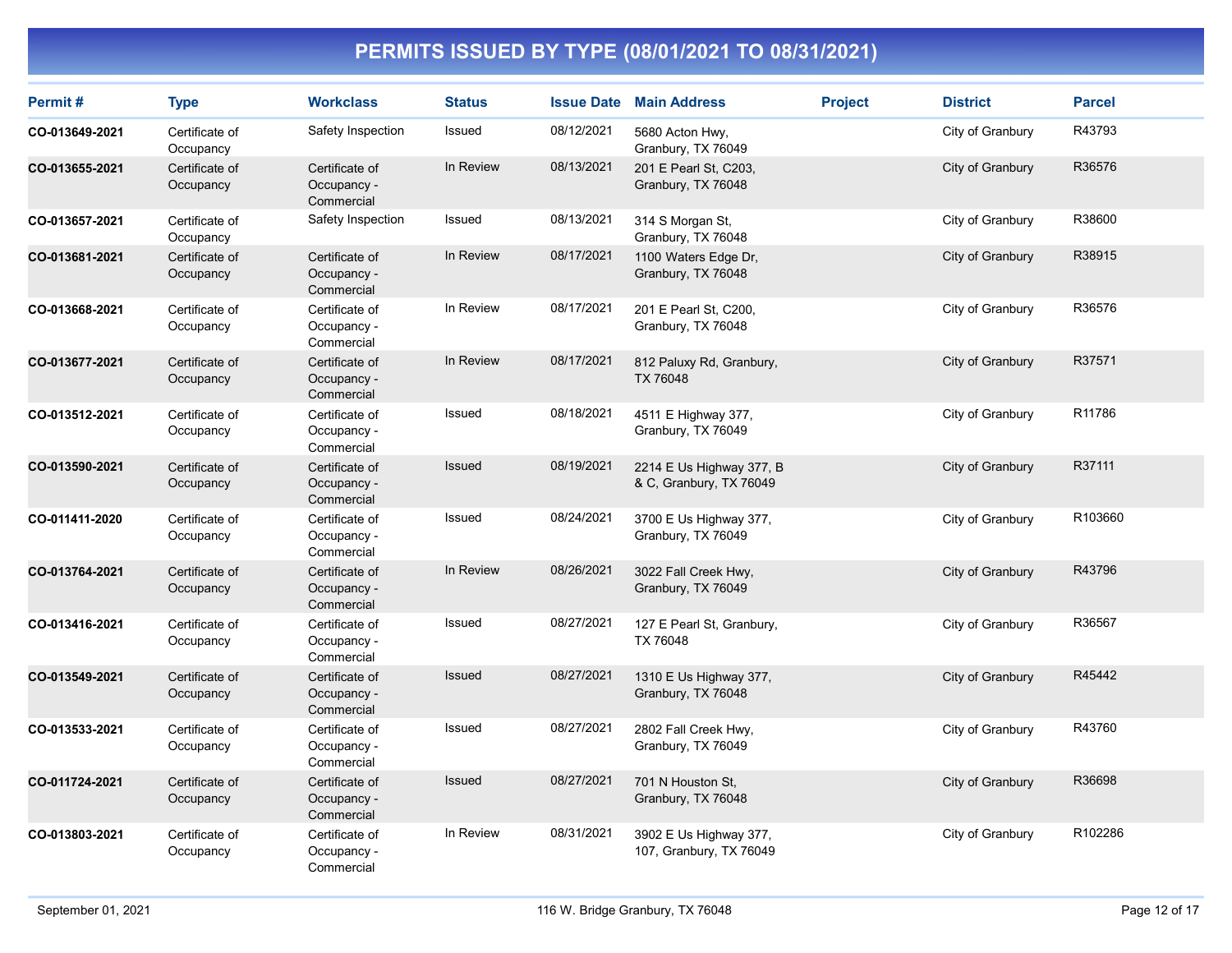|                   |             |                            |               |            | PERMITS ISSUED BY TYPE (08/01/2021 TO 08/31/2021) |                |                                                     |               |    |
|-------------------|-------------|----------------------------|---------------|------------|---------------------------------------------------|----------------|-----------------------------------------------------|---------------|----|
| Permit#           | <b>Type</b> | <b>Workclass</b>           | <b>Status</b> |            | <b>Issue Date Main Address</b>                    | <b>Project</b> | <b>District</b>                                     | <b>Parcel</b> |    |
|                   |             |                            |               |            |                                                   |                | <b>PERMITS ISSUED FOR CERTIFICATE OF OCCUPANCY:</b> |               | 18 |
| <b>FIRE</b>       |             |                            |               |            |                                                   |                |                                                     |               |    |
| FIRE-013562-2021  | Fire        | Sprinkler                  | <b>Issued</b> | 08/03/2021 | 2050 NE Loop 567,<br>Granbury, TX 76048           |                | City of Granbury                                    |               |    |
| FIRE-013588-2021  | Fire        | Fire Alarm                 | Issued        | 08/05/2021 | 1310 Paluxy Rd, Granbury,<br>TX 76048             |                | City of Granbury                                    | R37168        |    |
| FIRE-013581-2021  | Fire        | Sprinkler                  | Complete      | 08/05/2021 | 735 E Us Highway 377,<br>Granbury, TX 76048       |                | City of Granbury                                    | R38913        |    |
| FIRE-013624-2021  | Fire        | Fire Alarm                 | Issued        | 08/10/2021 | 116 W Bridge St, Granbury,<br>TX 76048            |                | City of Granbury                                    | R92907        |    |
| FIRE-013597-2021  | Fire        | Fire Alarm                 | <b>Issued</b> | 08/10/2021 | 301 Loop 567, Granbury,<br>TX 76048               |                | City of Granbury                                    |               |    |
| FIRE-013670-2021  | Fire        | Sprinkler                  | Issued        | 08/17/2021 | 300 S Park St, Granbury,<br>TX 76048              |                | City of Granbury                                    |               |    |
| FIRE-013674-2021  | Fire        | Sprinkler                  | <b>Issued</b> | 08/17/2021 | 300 Parkwood Ln,<br>Granbury, TX 76048            |                | City of Granbury                                    |               |    |
| FIRE-013672-2021  | Fire        | Sprinkler                  | <b>Issued</b> | 08/17/2021 | 401 Parkwood Ln,<br>Granbury, TX 76048            |                | City of Granbury                                    |               |    |
| FIRE-013671-2021  | Fire        | Sprinkler                  | <b>Issued</b> | 08/17/2021 | 200 Parkwood Ln,<br>Granbury, TX 76048            |                | City of Granbury                                    |               |    |
| FIRE-013673-2021  | Fire        | Sprinkler                  | Issued        | 08/17/2021 | 101 Parkwood Ln,<br>Granbury, TX 76048            |                | City of Granbury                                    |               |    |
| FIRE-013741-2021  | Fire        | Fire Alarm                 | <b>Issued</b> | 08/24/2021 | 812 Paluxy Rd, Granbury,<br>TX 76048              |                | City of Granbury                                    |               |    |
| FIRE-013746-2021  | Fire        | Fire Alarm                 | Issued        | 08/26/2021 | 1200 Weatherford Hwy,<br>Granbury, TX 76048       |                | City of Granbury                                    | R90444        |    |
|                   |             |                            |               |            |                                                   |                | <b>PERMITS ISSUED FOR FIRE:</b>                     |               | 12 |
| <b>HEALTH</b>     |             |                            |               |            |                                                   |                |                                                     |               |    |
| HEAL-013642-2021  | Health      | On-site Sewage<br>Facility | <b>Issued</b> | 08/11/2021 | 305 Loop 567, Granbury,<br>TX 76048               |                | City of Granbury                                    | R43152        |    |
|                   |             |                            |               |            |                                                   |                | <b>PERMITS ISSUED FOR HEALTH:</b>                   |               | 1  |
| <b>IRRIGATION</b> |             |                            |               |            |                                                   |                |                                                     |               |    |
| IRR-013551-2021   | Irrigation  | New Commercial             | Issued        | 08/02/2021 | 3203 Promenade,<br>Granbury, TX 76048             |                | City of Granbury                                    |               |    |
| IRR-013543-2021   | Irrigation  | <b>New Residential</b>     | Issued        | 08/02/2021 | 2012 Spieth St, Granbury,<br>TX 76048             |                | City of Granbury                                    |               |    |
| IRR-013539-2021   | Irrigation  | New Residential            | Issued        | 08/02/2021 | 3028 Reed Ct, Granbury,<br>TX 76048               |                | City of Granbury                                    | R105631       |    |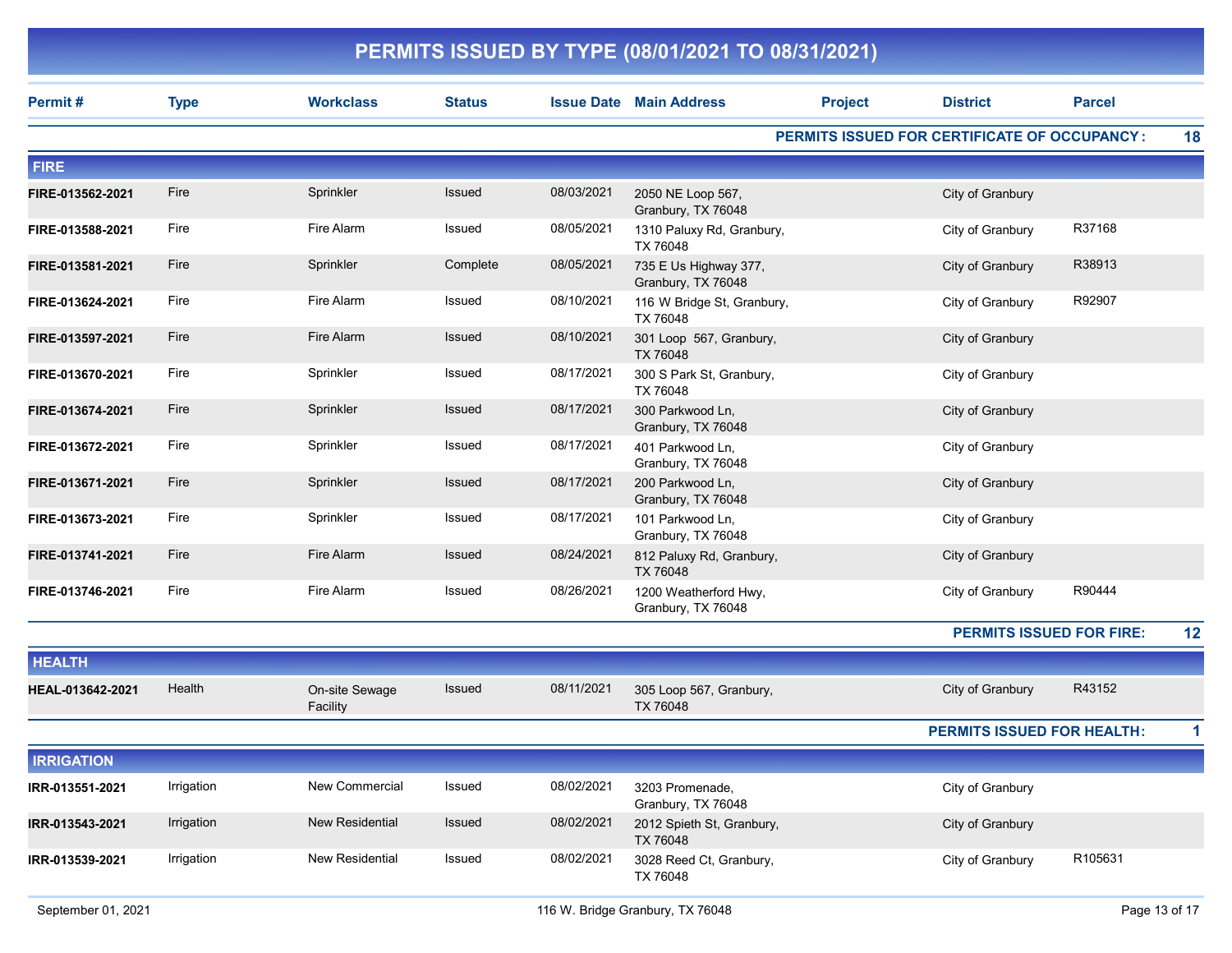| Permit#         | <b>Type</b> | <b>Workclass</b>       | <b>Status</b> |            | <b>Issue Date Main Address</b>                 | <b>Project</b> | <b>District</b>                       | <b>Parcel</b> |
|-----------------|-------------|------------------------|---------------|------------|------------------------------------------------|----------------|---------------------------------------|---------------|
| IRR-013574-2021 | Irrigation  | <b>New Residential</b> | Complete      | 08/03/2021 | 1625 Omaha Dr, Granbury,<br>TX 76049           |                | City of Granbury                      | R105974       |
| IRR-013572-2021 | Irrigation  | New Residential        | Complete      | 08/03/2021 | 316 Smart Strike Ct.<br>Granbury, TX 76049     |                | City of Granbury                      | R105963       |
| IRR-013573-2021 | Irrigation  | New Residential        | Issued        | 08/03/2021 | 1601 Omaha Dr, Granbury,<br>TX 76049           |                | City of Granbury                      | R105967       |
| IRR-013482-2021 | Irrigation  | New Residential        | Issued        | 08/09/2021 | 777 Rolling Terrace Cir,<br>Granbury, TX 76049 |                | City of Granbury                      |               |
| IRR-013481-2021 | Irrigation  | <b>New Residential</b> | Issued        | 08/09/2021 | 775 Rolling Terrace Cir,<br>Granbury, TX 76049 |                | City of Granbury                      |               |
| IRR-013605-2021 | Irrigation  | New Residential        | Issued        | 08/09/2021 | 308 Smart Strike Ct.<br>Granbury, TX 76048     |                | City of Granbury                      | R105965       |
| IRR-013607-2021 | Irrigation  | <b>New Residential</b> | <b>Issued</b> | 08/09/2021 | 3018 Promenade Dr,<br>Granbury, TX 76049       |                | City of Granbury                      |               |
| IRR-013618-2021 | Irrigation  | New Residential        | Issued        | 08/11/2021 | 1228 Noble Flair Ct.<br>Granbury, TX 76049     |                | City of Granbury                      |               |
| IRR-013639-2021 | Irrigation  | New Residential        | Issued        | 08/11/2021 | 2067 Spieth St, Granbury,<br>TX 76048          |                | City of Granbury                      | R105593       |
| IRR-013679-2021 | Irrigation  | New Residential        | Issued        | 08/18/2021 | 1853 Ruffian Dr, Granbury,<br>TX 76049         |                | City of Granbury                      | R106096       |
| IRR-013684-2021 | Irrigation  | <b>New Residential</b> | Issued        | 08/18/2021 | 1120 Aviara Ct, Granbury,<br>TX 76048          |                | City of Granbury                      | R105375       |
| IRR-013720-2021 | Irrigation  | New Residential        | Issued        | 08/20/2021 | 1857 Ruffian Rd, Granbury,<br>TX 76049         |                | City of Granbury                      | R106095       |
| IRR-013719-2021 | Irrigation  | <b>New Residential</b> | Issued        | 08/20/2021 | 1812 Ruffian Rd, Granbury,<br>TX 76049         |                | City of Granbury                      | R106134       |
| IRR-013743-2021 | Irrigation  | New Residential        | Issued        | 08/23/2021 | 1062 Mickelson Dr.<br>Granbury, TX 76048       |                | City of Granbury                      | R105069       |
| IRR-013759-2021 | Irrigation  | New Residential        | Issued        | 08/25/2021 | 501 Counts Aly, Granbury,<br>TX 76048          |                | City of Granbury                      | R101337       |
| IRR-013762-2021 | Irrigation  | New Residential        | Issued        | 08/26/2021 | 3036 Reed Ct, Granbury,<br>TX 76048            |                | City of Granbury                      | R105629       |
| IRR-013765-2021 | Irrigation  | <b>New Residential</b> | Issued        | 08/26/2021 | 1078 Mickelson Dr.<br>Granbury, TX 76048       |                | City of Granbury                      | R105605       |
| IRR-013781-2021 | Irrigation  | New Residential        | Issued        | 08/27/2021 | 312 Smart Strike Ct.<br>Granbury, TX 76049     |                | City of Granbury                      | R105964       |
| IRR-013661-2021 | Irrigation  | New Residential        | Issued        | 08/31/2021 | 773 Rolling Terrace Cir,<br>Granbury, TX 76049 |                | City of Granbury                      |               |
| IRR-013660-2021 | Irrigation  | New Residential        | Issued        | 08/31/2021 | 771 Rolling Terrace Cir,<br>Granbury, TX 76049 |                | City of Granbury                      |               |
|                 |             |                        |               |            |                                                |                | <b>PERMITS ISSUED FOR IRRIGATION:</b> | 23            |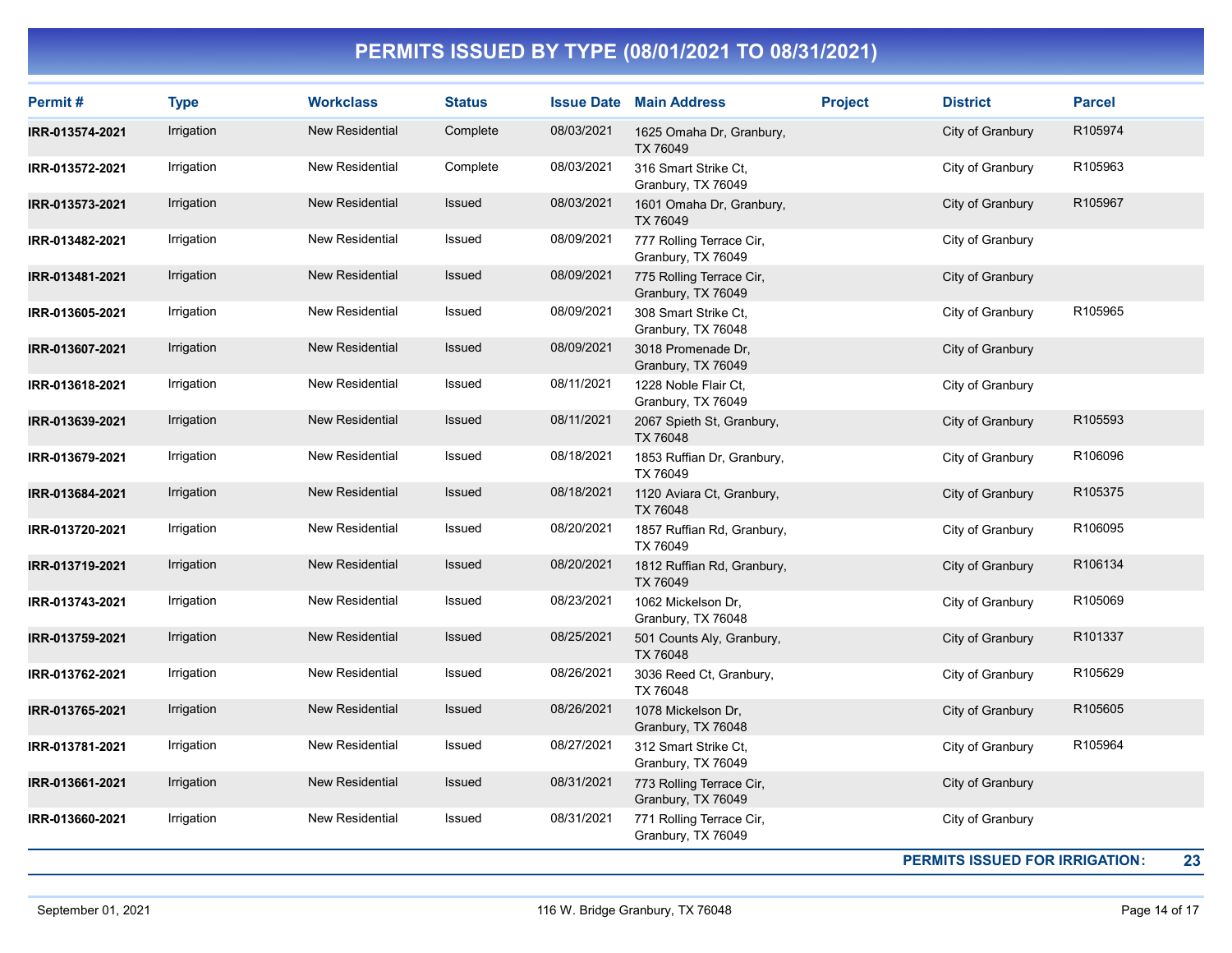| Permit#                   | Type               | <b>Workclass</b> | <b>Status</b> | <b>Issue Date</b> | <b>Main Address</b>                           | <b>Project</b> | <b>District</b>  | <b>Parcel</b>       |  |
|---------------------------|--------------------|------------------|---------------|-------------------|-----------------------------------------------|----------------|------------------|---------------------|--|
| <b>POOL (RESIDENTIAL)</b> |                    |                  |               |                   |                                               |                |                  |                     |  |
| POOLR-013629-2021         | Pool (Residential) | In Ground        | <b>Issued</b> | 08/18/2021        | 913 Pate Dr, Granbury, TX<br>76048            |                | City of Granbury |                     |  |
| POOLR-012717-2021         | Pool (Residential) | In Ground        | Issued        | 08/23/2021        | 108 Donna Cir, Granbury,<br>TX 76049          |                | City of Granbury | R <sub>101185</sub> |  |
| POOLR-013788-2021         | Pool (Residential) | In Ground        | <b>Issued</b> | 08/31/2021        | 1613 Chesapeake Bay Ct,<br>Granbury, TX 76048 |                | City of Granbury |                     |  |

PERMITS ISSUED FOR POOL (RESIDENTIAL): 3

| <b>RIGHT OF WAY</b> |              |                                     |               |            |                                           |                  |
|---------------------|--------------|-------------------------------------|---------------|------------|-------------------------------------------|------------------|
| ROW-013552-2021     | Right of Way | Right of Way<br>Construction        | Issued        | 08/02/2021 | 223 S Morgan St,<br>Granbury, TX 76048    | City of Granbury |
| ROW-013553-2021     | Right of Way | Right of Way<br>Construction        | Issued        | 08/02/2021 | 4410 E Highway 377,<br>Granbury, TX 76048 | City of Granbury |
| ROW-013440-2021     | Right of Way | Right of Way<br>Construction        | Issued        | 08/09/2021 | 1057 Mickelson, Granbury,<br>TX 76048     | City of Granbury |
| ROW-013554-2021     | Right of Way | Right of Way<br>Construction        | Issued        | 08/09/2021 | 2060 Speith St, Granbury,<br>TX 76048     | City of Granbury |
| ROW-013559-2021     | Right of Way | Right of Way<br>Construction        | Issued        | 08/09/2021 | 2051 Speith St, Granbury,<br>TX 76048     | City of Granbury |
| ROW-013557-2021     | Right of Way | Right of Way<br>Construction        | Issued        | 08/09/2021 | 2016 Speith St, Granbury,<br>TX 76048     | City of Granbury |
| ROW-013558-2021     | Right of Way | Right of Way<br>Construction        | Issued        | 08/09/2021 | 2081 Speith St, Granbury,<br>TX 76048     | City of Granbury |
| ROW-013560-2021     | Right of Way | <b>Right of Way</b><br>Construction | Issued        | 08/09/2021 | 2004 Speith St, Granbury,<br>TX 76048     | City of Granbury |
| ROW-013556-2021     | Right of Way | Right of Way<br>Construction        | Issued        | 08/09/2021 | 2056 Speith St, Granbury,<br>TX 76048     | City of Granbury |
| ROW-013555-2021     | Right of Way | Right of Way<br>Construction        | Issued        | 08/09/2021 | 2039 Speith St, Granbury,<br>TX 76048     | City of Granbury |
| ROW-013441-2021     | Right of Way | Right of Way<br>Construction        | Issued        | 08/09/2021 | 1304 Joshua Way,<br>Granbury, TX 76048    | City of Granbury |
| ROW-013437-2021     | Right of Way | Right of Way<br>Construction        | Issued        | 08/09/2021 | 3033 Reed Ct, Granbury,<br>TX 76048       | City of Granbury |
| ROW-013438-2021     | Right of Way | Right of Way<br>Construction        | Issued        | 08/09/2021 | 1053 Mickelson, Granbury,<br>TX 76048     | City of Granbury |
| ROW-013610-2021     | Right of Way | Right of Way<br>Construction        | <b>Issued</b> | 08/09/2021 | 1144 Aviara Ct, Granbury,<br>TX 76048     | City of Granbury |
| ROW-013612-2021     | Right of Way | Right of Way<br>Construction        | Issued        | 08/09/2021 | 1515 Boca Bay Ct,<br>Granbury, TX 76048   | City of Granbury |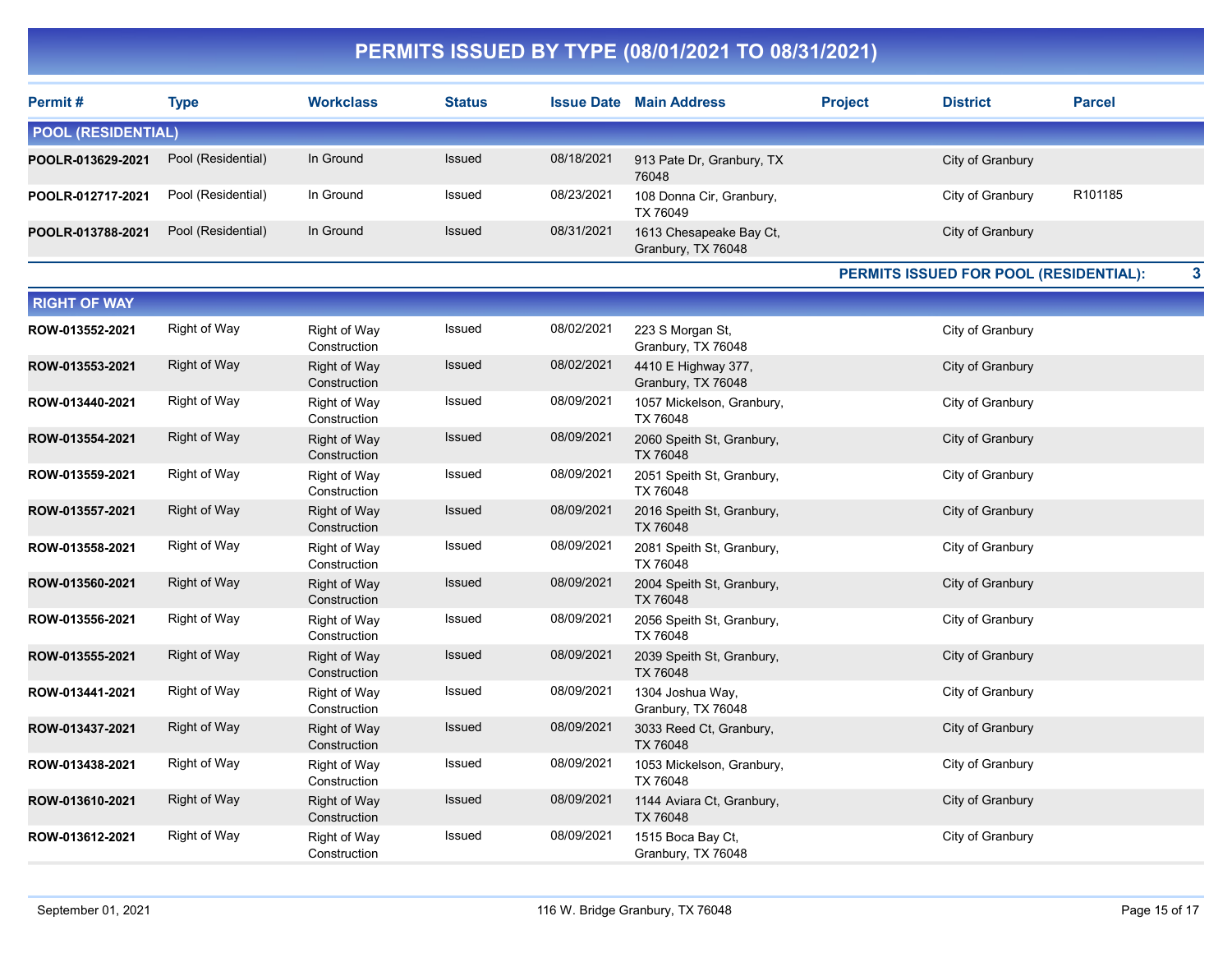| Permit#         | <b>Type</b>         | <b>Workclass</b>             | <b>Status</b> | <b>Issue Date</b> | <b>Main Address</b>                              | <b>Project</b> | <b>District</b>  | <b>Parcel</b> |
|-----------------|---------------------|------------------------------|---------------|-------------------|--------------------------------------------------|----------------|------------------|---------------|
| ROW-013611-2021 | <b>Right of Way</b> | Right of Way<br>Construction | Issued        | 08/10/2021        | 512 W Pearl St, Granbury,<br>TX 76048            |                | City of Granbury |               |
| ROW-013628-2021 | Right of Way        | Right of Way<br>Construction | Issued        | 08/10/2021        | 1844 Acton Hwy,<br>Granbury, TX 76049            |                | City of Granbury | R37113        |
| ROW-013613-2021 | <b>Right of Way</b> | Right of Way<br>Construction | Issued        | 08/10/2021        | 1200 Waters Edge Dr,<br>Granbury, TX 76048       |                | City of Granbury | R38916        |
| ROW-013652-2021 | Right of Way        | Right of Way<br>Construction | Issued        | 08/13/2021        | 1112-1200 Catalina Bay Dr,<br>Granbury, TX 76048 |                | City of Granbury |               |
| ROW-013714-2021 | <b>Right of Way</b> | Right of Way<br>Construction | Issued        | 08/23/2021        | 1807 E Us Highway 377,<br>Granbury, TX 76049     |                | City of Granbury | R100159       |
| ROW-013755-2021 | Right of Way        | Right of Way<br>Construction | Issued        | 08/25/2021        | 1420 W Highway 377,<br>Granbury, TX 76048        |                | City of Granbury |               |
| ROW-013617-2021 | <b>Right of Way</b> | Right of Way<br>Construction | Issued        | 08/30/2021        | 1108 Aviara, Granbury, TX<br>76048               |                | City of Granbury |               |
| ROW-013733-2021 | <b>Right of Way</b> | Right of Way<br>Construction | Issued        | 08/30/2021        | 208 Johnson St, Granbury,<br>TX 76048            |                | City of Granbury |               |
| ROW-013785-2021 | <b>Right of Way</b> | Right of Way<br>Construction | Issued        | 08/30/2021        | 1033 Mickelson Dr.<br>Granbury, TX 76048         |                | City of Granbury |               |
| ROW-013729-2021 | Right of Way        | Right of Way<br>Construction | Issued        | 08/30/2021        | 200 Johnson St, Granbury,<br>TX 76048            |                | City of Granbury |               |
| ROW-013732-2021 | <b>Right of Way</b> | Right of Way<br>Construction | Issued        | 08/30/2021        | 2043 Spieth St, Granbury,<br>TX 76048            |                | City of Granbury |               |
| ROW-013734-2021 | Right of Way        | Right of Way<br>Construction | Issued        | 08/30/2021        | 204 Johnson St, Granbury,<br>TX 76048            |                | City of Granbury |               |
| ROW-013730-2021 | <b>Right of Way</b> | Right of Way<br>Construction | Issued        | 08/30/2021        | 1105 Hilkiah Ct, Granbury,<br>TX 76048           |                | City of Granbury |               |
| ROW-013731-2021 | Right of Way        | Right of Way<br>Construction | Issued        | 08/30/2021        | 404 Fowler Dr, Granbury,<br>TX 76048             |                | City of Granbury |               |
| ROW-013728-2021 | <b>Right of Way</b> | Right of Way<br>Construction | Issued        | 08/30/2021        | 1025 Anna Cir, Granbury,<br>TX 76048             |                | City of Granbury |               |
| ROW-013784-2021 | Right of Way        | Right of Way<br>Construction | Issued        | 08/31/2021        | 301 E Us Highway 377,<br>Granbury, TX 76048      |                | City of Granbury | R99561        |

#### PERMITS ISSUED FOR RIGHT OF WAY : 31

| <b>SIGN</b>      |      |               |        |            |                                         |                  |        |
|------------------|------|---------------|--------|------------|-----------------------------------------|------------------|--------|
| SIGN-013548-2021 | Sign | Banner/ Flags | Issued | 08/02/2021 | 512 W Pearl St, Granbury,<br>TX 76048   | City of Granbury | R38481 |
| SIGN-013547-2021 | Sign | Banner/ Flags | Issued | 08/02/2021 | 512 W Pearl St, Granbury,<br>TX 76048   | City of Granbury | R38481 |
| SIGN-013567-2021 | Sign | Banner/ Flags | Issued | 08/03/2021 | 1014 S Morgan St,<br>Granbury, TX 76048 | City of Granbury |        |